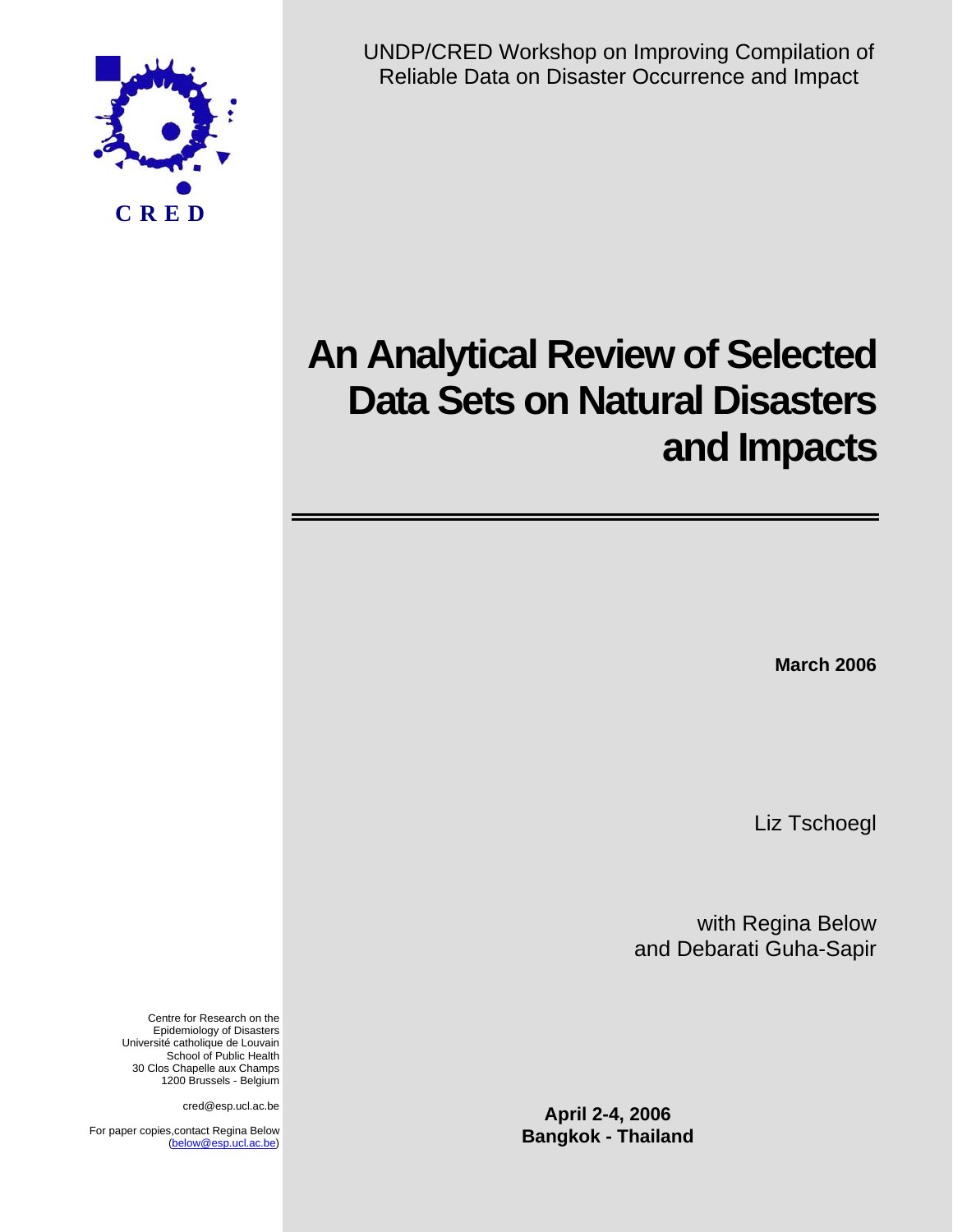# **TABLE OF CONTENTS**

| PREFACE                                                             | 3              |
|---------------------------------------------------------------------|----------------|
| <b>ABBREVIATIONS</b>                                                | $\overline{4}$ |
| 1. INTRODUCTION                                                     | 5              |
| 2. METHODOLOGY                                                      |                |
| 2.1 OBJECTIVES                                                      | 5              |
| 2.2 CRITERIA FOR SELECTING STUDIES FOR REVIEW                       | $\mathbf 5$    |
| <b>2.3 SEARCH STRATEGY</b>                                          | 6              |
| 2.4 METHODS OF REVIEW                                               | 6              |
| 3. DESCRIPTION OF DATABASES                                         |                |
| 3.1 INTERNATIONAL DATABASES                                         | 7              |
| 3.1.1. CRED                                                         | 7              |
| 3.1.2. Munich RE: NatCat                                            | $\overline{7}$ |
| 3.1.3. Swiss RE: Sigma                                              | $8\,$          |
| 3.1.4. ADRC: GLIDE                                                  | $8\,$          |
| 3.1.5. University of Richmond: Disaster Database Project            | 8              |
| 3.1.6. BASICS                                                       | 9              |
| <b>3.2 REGIONAL DATABASES</b>                                       |                |
| 3.2.1. La RED: DesInventar                                          | 9              |
| 3.2.3. ADRC                                                         | 9              |
| <b>3.3 NATIONAL DATABASES</b>                                       |                |
| 3.3.1. Australia: EMA Disaster Database                             | 10             |
| 3.3.2. St. Lucia: St. Lucia Disaster Matrix                         | 10             |
| 3.3.3. Canada: Canadian Disaster Database                           | 10             |
| 3.3.4. United States: SHELDUS                                       | 11             |
| 3.3.5. United States: Unites States Storm and Hazard Database       | 11             |
| 3.3.6. United States: National Hazard Statistics                    | 11             |
| 3.3.7. Philippines: DSWD-dromic                                     | 12             |
| 3.3.8. Philippines: NDCC Database                                   | 12             |
| 3.4 SUB-NATIONAL DATABASES                                          |                |
| 3.4.1. South Africa: MANDISA Database                               | 12             |
| 3.4.2. UNDP/NSET: Nepal                                             | 13             |
| 3.4.3. UNDP: Sri Lanka                                              | 13             |
| 3.4.4. UNDP: Orissa                                                 | 13             |
| 3.4.5. University of Gainesville: DesInventar Florida               | 13             |
| <b>3.5 DISASTER EVENTS DATABASES</b>                                |                |
| 3.5.1. Earthquake: USGS Database                                    | 14             |
| 3.5.2. Technological Disasters: UNEP/APELL                          | 14             |
| 3.5.3. Flood: DFO Database                                          | 14             |
| 3.5.4. Flood: Hydrological Information Center                       | 15             |
| 3.5.5. Tsunami: NGDC                                                | 15             |
| 3.5.6. Industrial Accident: MARS                                    | 15             |
| 3.5.7. Industrial Accident: MHIDAS                                  | 15             |
| 3.6. COUNTRY-LEVEL EVENTS DATABASES                                 |                |
| 3.6.1. Hurricane Mitch                                              | 16             |
| 3.6.2. El Salvador and Peru Earthquake                              | 16             |
| 3.6.3. Indian Ocean Tsunami                                         | 16             |
| 4. CONCLUSIONS                                                      | 16             |
| <b>REFERENCES</b>                                                   | 17             |
| <b>TABLES</b>                                                       | 19             |
| Table 1. Summary of DesInventar National and Sub-national Databases |                |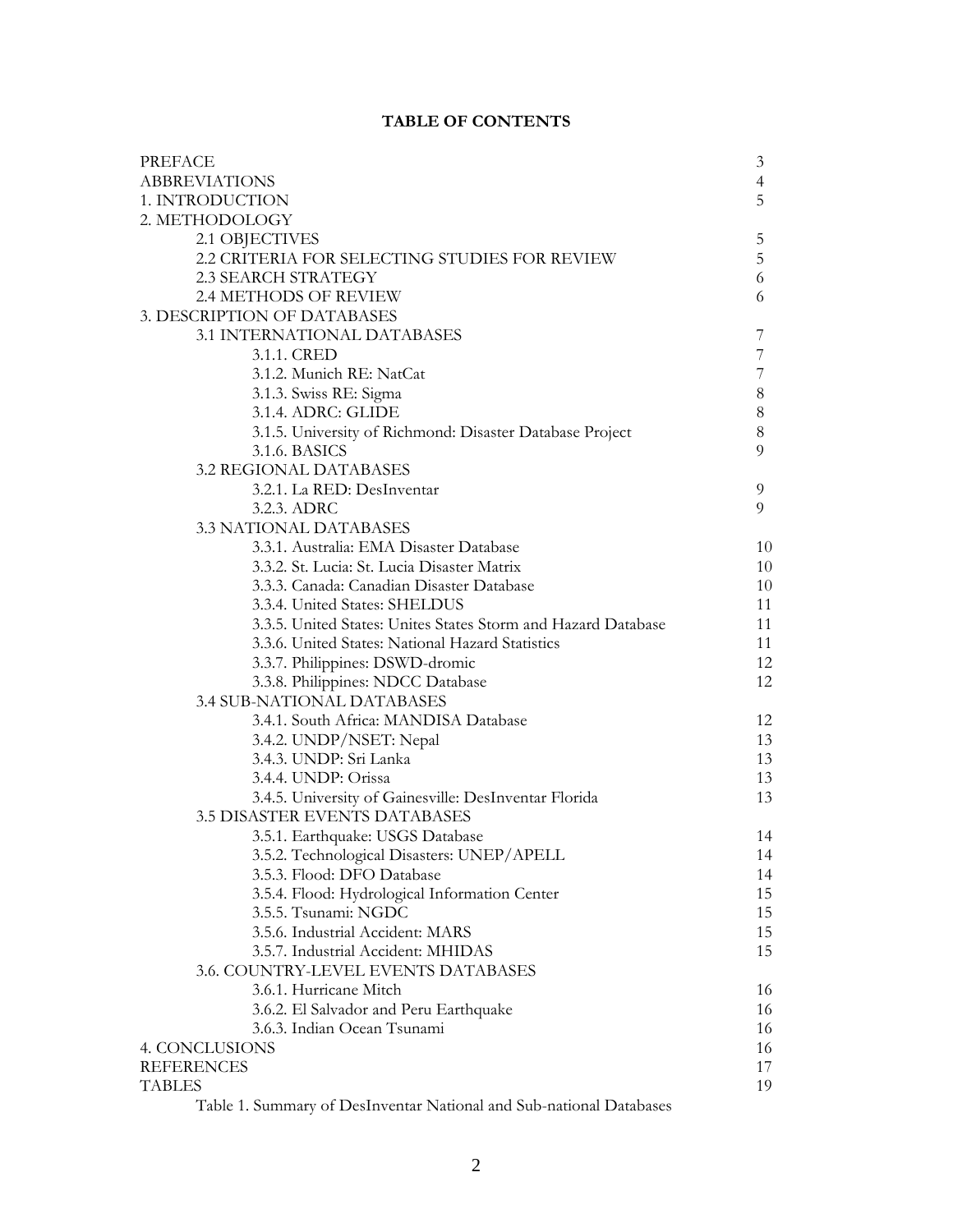# **PREFACE**

 In preparation for the ProVention Consortium's Global Risk Identification Program (GRIP) Workshop on the Compilation of Reliable Data on Natural Disaster Occurrence and Impact, the United Nations Development Program (UNDP) and the Centre for Research on the Epidemiology of Disasters (CRED) have undertaken an analytical review of existing available historical disaster databases. The principal researcher was Liz Tschoegl in collaboration with Debarati Guha-Sapir and Regina Below from CRED. Comments from David Hargitt (CRED) are gratefully acknowledged.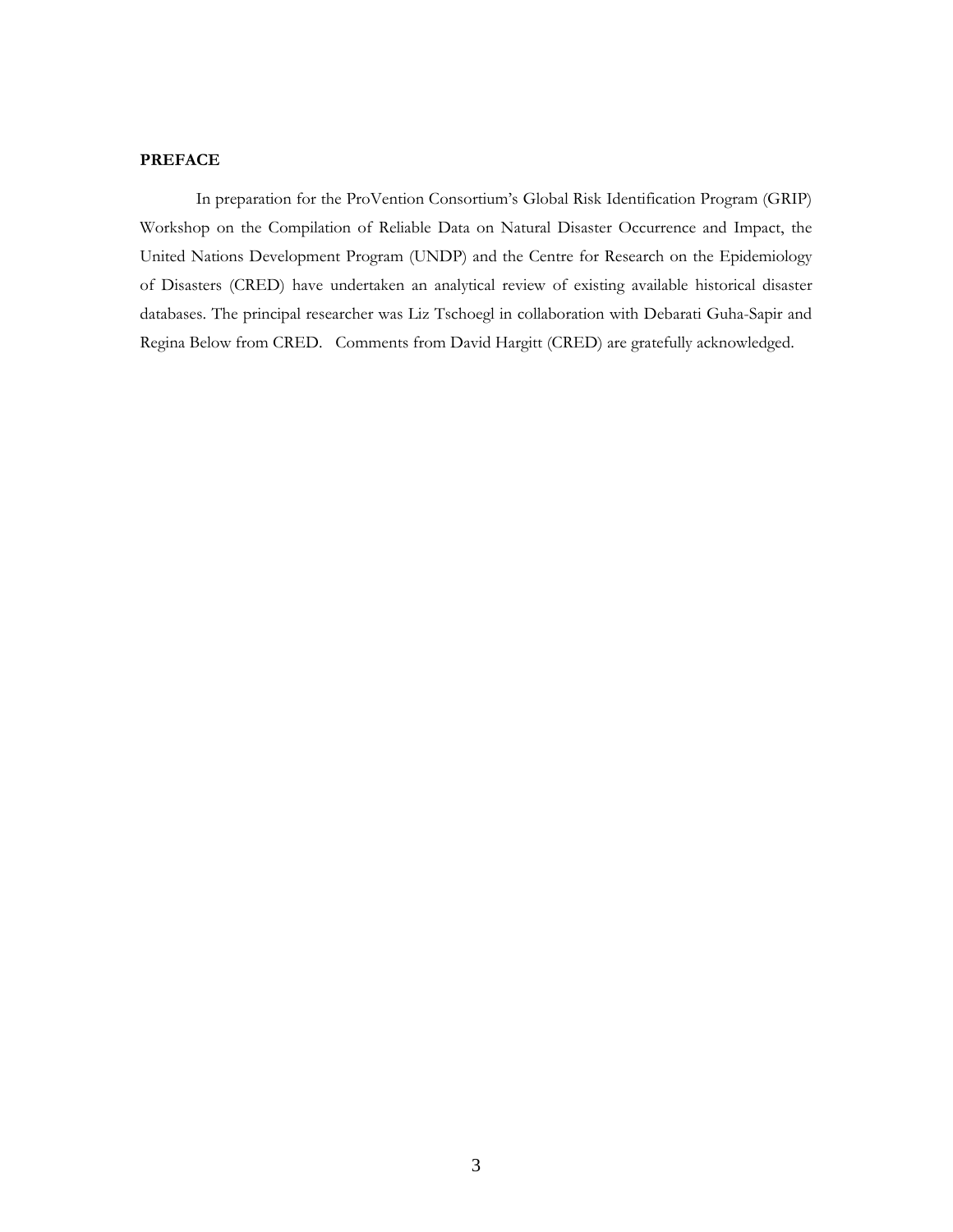# **ABBREVIATIONS**

| <b>ADPC</b>    | Asian Disaster Preparedness Center                                      |
|----------------|-------------------------------------------------------------------------|
| <b>ADRC</b>    | Asian Disaster Reduction Center                                         |
| AFP            | <b>Agence France-Presse</b>                                             |
| <b>APELL</b>   | Awareness and Preparation for Emergencies on a Local Level              |
| <b>BARPI</b>   | Bureau d'Analyses des Risques et des Pollutions Industrielles of the    |
|                | French Ministry of the Environment                                      |
| <b>BASICS</b>  | British Association for Immediate Care                                  |
| <b>BBC</b>     | <b>British Broadcasting Corporation</b>                                 |
| <b>CDD</b>     | Canadian Disaster Database                                              |
| <b>COEN</b>    | National Emergency Commission of Ecuador                                |
| COPECO         | Comision Permanente de Contingencias                                    |
| DCN            | Civil Defense of Nicaragua                                              |
| <b>CRED</b>    | Centre for Research on the Epidemiology of Disasters                    |
| DFO            | Dartmouth Flood Observatory                                             |
| DiMP           | Disaster Mitigation for Sustainable Livelihoods Program                 |
| <b>DROMIC</b>  | Disaster Response Operations Monitoring & Information Center            |
| <b>DWSD</b>    | Department of Social Welfare and Development                            |
| EM-DAT         | <b>Emergency Management Disaster Database</b>                           |
| EMA            | <b>Emergency Management Australia</b>                                   |
| <b>FAO</b>     | Food and Agricultural Organization                                      |
| <b>GLIDE</b>   | Global Disaster Identification Number                                   |
| <b>GRIP</b>    | Global Risk Identification Program                                      |
| <b>IFRC</b>    | International Federation of the Red Cross                               |
| <b>ISDR</b>    | International Strategy for Disaster Reduction                           |
| MAHB           | Major Accidents Hazard Bureau                                           |
| <b>MANDISA</b> | Monitoring, Mapping, and Analysis of Disaster Incidents in South Africa |
| MARS           | Major Accident Reporting System                                         |
| <b>MHIDAS</b>  | Major Hazard Incident Data Service                                      |
| <b>NCDC</b>    | National Climatic Data Center                                           |
| <b>NEMO</b>    | National Emergency Management Organization                              |
| NGDC           | National Geophysical Data Center                                        |
| NGO            | Non Governmental Organization                                           |
| NOAA           | National Oceanic and Atmospheric Administration                         |
| NSET           | National Society for Earthquake Technology                              |
| <b>NWS</b>     | National Weather Service                                                |
| OCHA           | Office for the Coordination of Humanitarian Affairs (UN)                |
| OCIPEP         | Office of Critical Infrastructure Protection and Emergency Preparedness |
| OECD           | Organization for Economic Cooperation and Development                   |
| <b>OFDA</b>    | Office of Foreign Disaster Assistance                                   |
| <b>UNESCO</b>  | United Nations Educational, Scientific, and Cultural Organization       |
| PAHO           | Pan American Health Organization                                        |
| <b>PSEPC</b>   | Public Safety and Emergency Preparedness Canada                         |
| <b>SHELDUS</b> | Spatial Hazard Events and Losses Database for the United States         |
| UN             | United Nations                                                          |
| <b>UNDP</b>    | United Nations Development Program                                      |
| <b>UNEP</b>    | United National Environmental Programme                                 |
| <b>USGS</b>    | United States Geological Survey                                         |
| WFP            | World Food Program                                                      |
|                |                                                                         |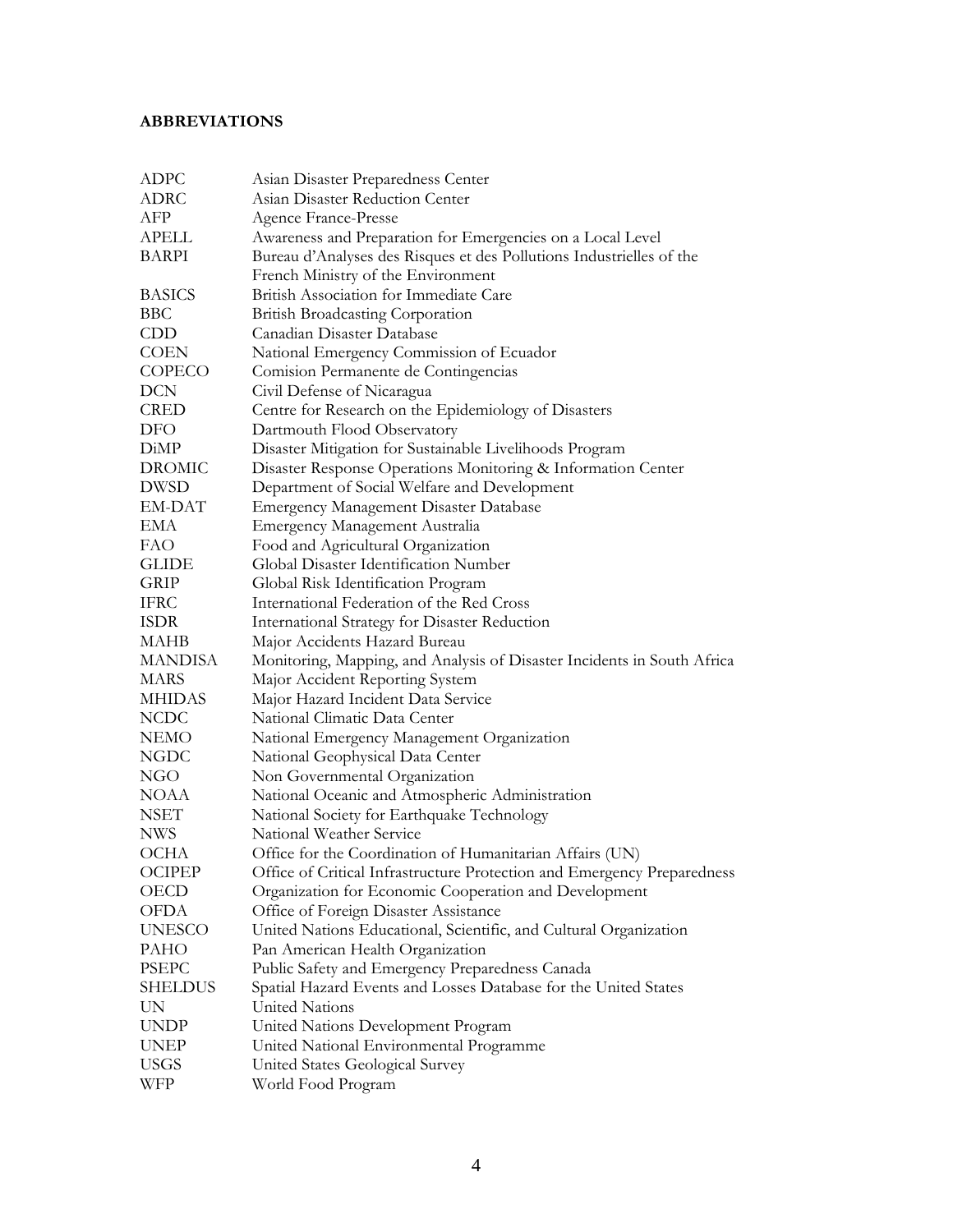#### **1. INTRODUCTION/BACKGROUND**

Recent figures show that between 2004 and 2005 there was an 18% increase in the number of natural disasters worldwide. Although loss of life was significantly lower in 2005, the number of people affected continues to rise (1). Climate change, environmental degradation, the impact of epidemics such as HIV/AIDS, and development within high-risk zones (2) have all contributed to increased vulnerability, particularly for poorer countries whose people suffer disproportionate economic losses relative to national income as a result of natural disasters. All of these factors continue to pose challenges to disaster reduction and mitigation.

Development and responses agencies have recognized the importance of disaster planning and preparation in protecting vulnerable populations from the effects of natural disasters. The systematic collection of information related to the frequency and impact of disasters provides an invaluable tool to governments and institutions in charge of funding planning and relief activities (3).

However, there is a lack of international consensus regarding best practice for collecting data on natural disasters. Along with the complexity of collecting information in disasters due to the constraints of time, funding, and the complexity of the situation there also remains huge variability in definitions, methodologies, sources, and data points collected.

The Workshop for Improving the Compilation of Reliable Data on Disaster Occurrence and Impact is an opportunity for agencies working in the field of disaster data compilation and analysis to synthesize experiences in creating and maintaining disaster databases. The following paper is an effort to document those experiences and provide a background for discussions on improving current and emerging databases.

#### **2. METHODOLOGY**

#### **2.1 OBJECTIVES**

This paper aims to summarize the content, presentation, and accessibility of a select group of international, national, regional, and event-specific disaster loss databases. The objective is to provide as comprehensive a view as possible of the current disaster database landscape to better identify gaps in information and strengths in our individual interpretations.

# **2.2 CRITERIA FOR SELECTING DATABASES FOR REVIEW**

Setting the criteria for selecting natural disaster databases for review was required but proved to be a challenging exercise as there exists no agreed upon definitions for "natural", "disaster", or "database".

Natural disaster types were defined as follows; drought, earthquakes, epidemics, extreme temperatures, floods, insect infestation, slides, volcanoes, waves/surges, wildfires, windstorms, industrial accidents and transport accidents (4). Disaster types such as panic, accident, and structural (5) were also included. Database which collect any or all of the above disaster types were included.

From a methodological standpoint, the definition of "disaster" helps to clarify the scope of events that are being analyzed and collected. Viewed in another light, the definition clarifies the overall mission of a database (5). An event is commonly considered a disaster or catastrophe when "the affected regions' ability to help themselves is clearly overstretched and supranational or international assistance is required as is the case when there are thousands of fatalities, when hundreds of thousands of people are made homeless, or when the economic losses reach exceptional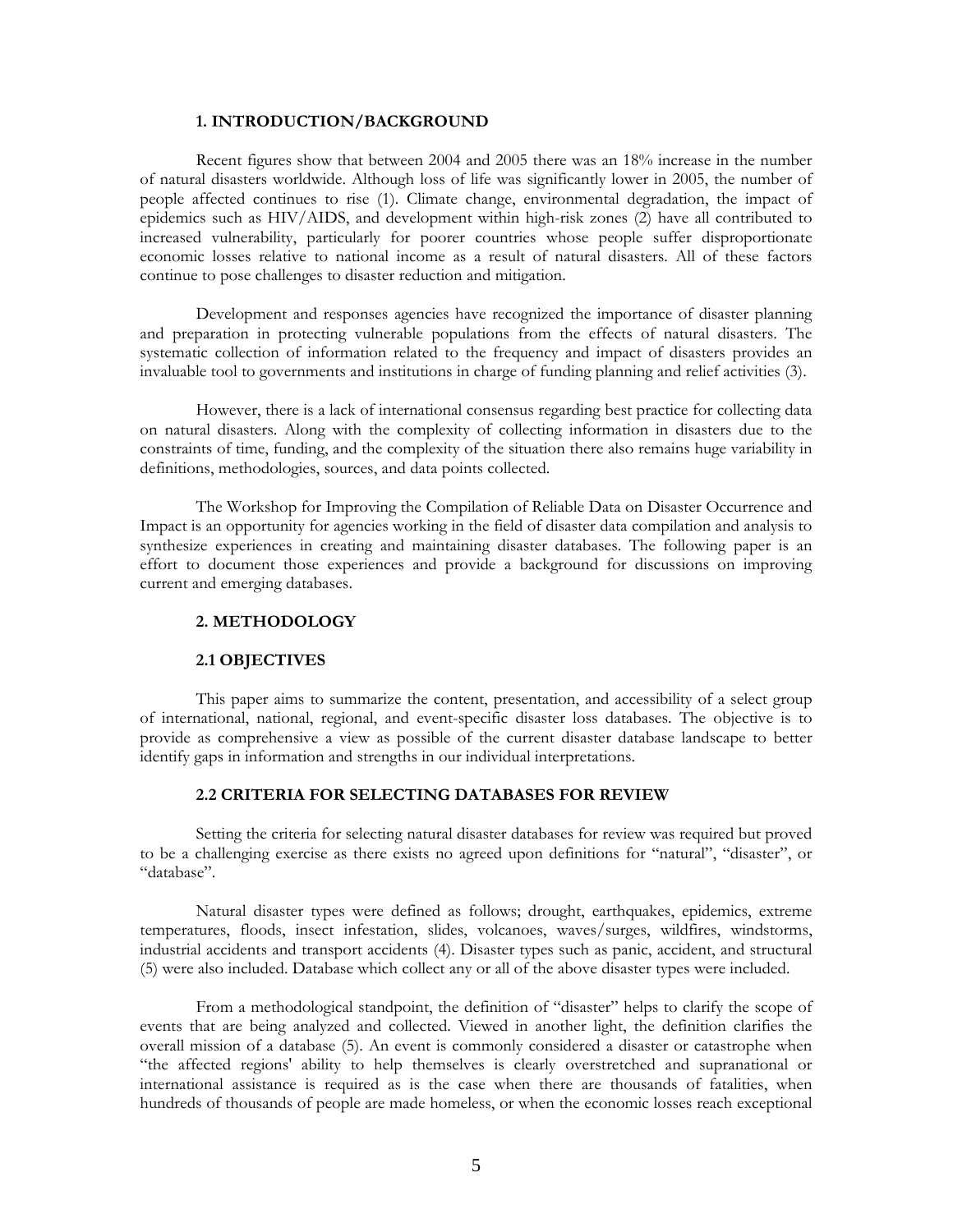orders of magnitude**"**(6). Where possible, attempts were made to ascertain the criteria for what constitutes a disaster. However, a database was not excluded if no definition was provided, as there is no "gold standard" for what constitutes a disaster.

Reviewed databases were restricted to those that systematically collected information relating to human and/or economic losses due to disaster (7). Hazard databases such as the National Climatic Data Center's (NCDC) drought database (http://www.orbit.nesdis.noaa.gov/smcd/emb/vci/current.html) which only provide reports of trends were excluded. Recycled versions of profiled databases (World Disasters Report of the IFRC) were excluded. Disaster databases such as ReliefWeb (http://www.reliefweb.net) were ultimately not included in the review because, although ReliefWeb provides useful country profiles and links to disaster resources, it does not appear to collect searchable disaster statistics relating to human and economic loss.

#### **2.3 SEARCH STRATEGY**

As the aim was to identify historical databases searches were not limited to a specific timeperiod. Regrettably, searches were limited to English language databases, which limited the scope of the review.

Publicly available databases were identified using the Google internet search engine. Keywords used to identify relevant databases included "natural disaster", "disaster database(s)", "flood database(s)", "drought database(s)", and "typhoon database(s)".

Integral to the identification of relevant databases were interviews and inputs from the following; Debarati Guha-Sapir (CRED), Regina Below (CRED), Maxx Dilley (UNDP), Julio Serge (UNDP), Kamal Kishore (UNDP), Rajesh Sharma (UNDP), Cristina Rosales (DesInventar), Masaru Arakida (ADRC), Pedro Basabe (UN/ISDR), Lianne Bellisario (PSEPC), Dr. Ailsa Holloway (University of Cape Town).

#### **2.4 METHODS OF REVIEW**

Internet searching for disaster databases produced an innumerate number of references thus inclusion criteria were employed to identify references most useful to the review. Unfortunately, databases with restricted access, under construction, or under the domain of another organization were sometimes outside the scope of this review. In some cases, websites of respected agencies in the field such as the International Strategy for Disaster Reduction (ISDR) provided invaluable links to disaster databases. Finally, contributions from the above provided a substantial amount of the information used in this review.

Relevant databases were reviewed by means of an adapted template of characteristics previously used in other reviews (3). An analytical component was also added to detail the presentation and accessibility of each database.

Every attempt was made to highlight both the strengths and weaknesses of all reviewed databases. The following analysis was not intended as a means of praising one database at the expense of another. Nor does the paper claim to be comprehensive. It must be recognized that due to limitations of time, language, and resources there are probably notable gaps in information. Rather the following is an attempt to document a representative sample of the currently available disaster databases. The hope is that this will enable users to identify appropriate data sources (3) and also act as a means of learning from the experiences of our colleagues in the field.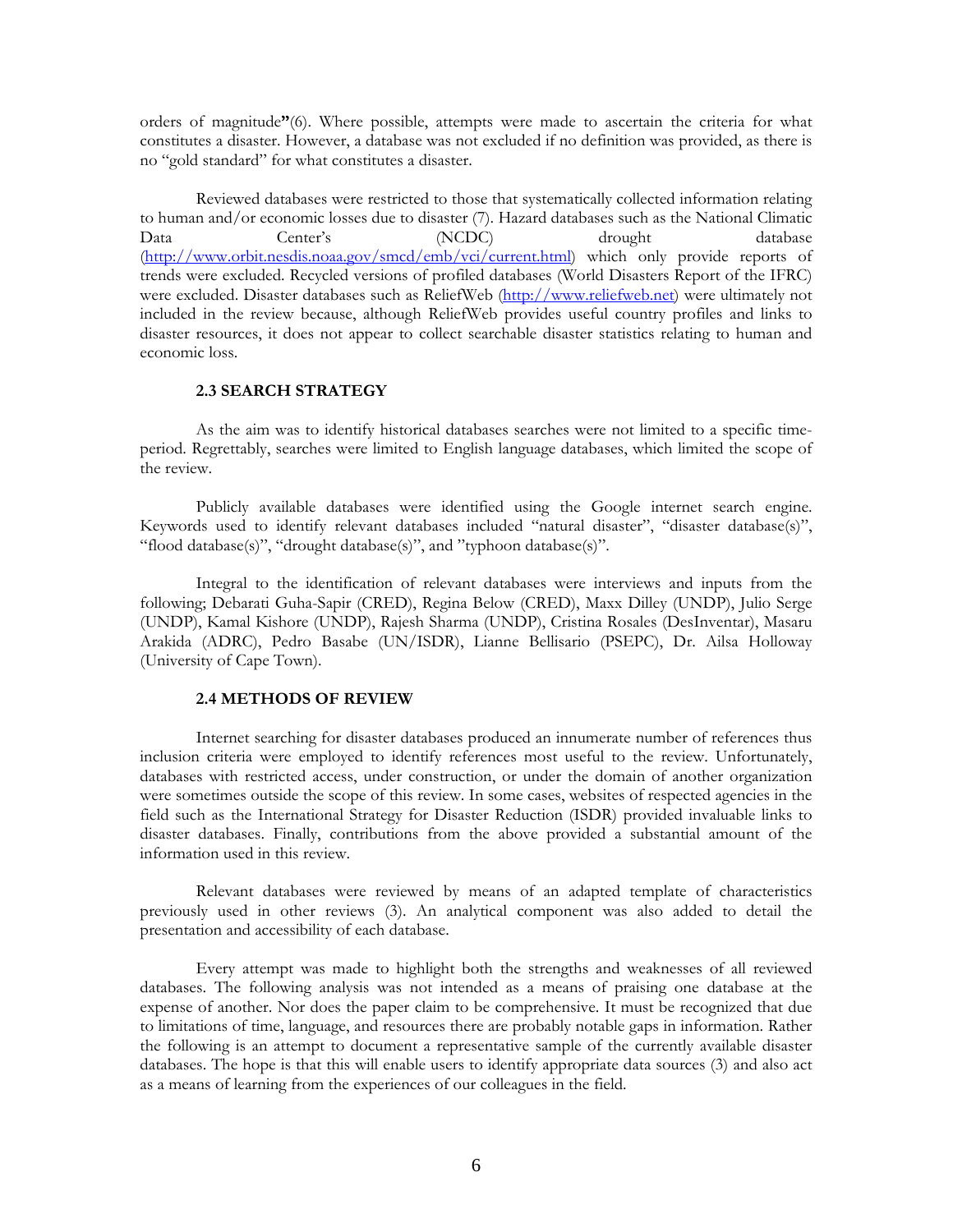#### **3. DESCRIPTION OF DATABASES**

For ease of reference, the reviews of databases have been broken up into categories: international, regional, national, disaster event, and country-level disaster databases. Although some databases conceivably span two categories, as is the case with national event-specific databases, for the most part the category into which each database belongs is clear.

#### **3.1 INTERNATIONAL DATABASES**

#### 3.1.1. Centre for Research on the Epidemiology of Disasters (CRED): EM-DAT

The Emergency Disasters Data Base (EM-DAT) managed by the Centre for Research on the Epidemiology of Disasters (CRED) at the Catholic University of Louvain, Belgium is a publicly accessible international database collecting information on natural and technological disasters. The database contains approximately 15,700 entries with an average of 700 new entries per year and covers the period from 1900 to the present. It is updated on a daily basis and made available to the public once a month after validation of the figures. Criteria for inclusion in the database are as follows:  $\geq$  10 people killed, and/or  $\geq$  100 people reported affected, and/or a declaration of a state of emergency, and/or a call for international assistance (4). Events are entered on a country-level basis and information collected includes location, date, number of people killed/injured/affected, number homeless, and estimated damage costs. Sources include governments, UN agencies (UNEP, OCHA, WFP, and FAO), NGOs (IFRC), research institutions, insurance institutions (Lloyds) and press agencies, although priority is given to UN agencies. Amongst disaster databases, EM-DAT provides one of the most comprehensive and transparent explanations of the methodology employed. The database is searchable by country, disaster type, or timeframe. Due to the nature of the inclusion criteria, EM-DAT maintains a "global observation level and a national resolution level" (8). This makes some smaller scale disasters "invisible" and creates difficulties for agencies attempting to disaggregate disasters at a local or municipal level.

[Accessed March 15, 2006: http://www.cred.be]

# 3.1.2. Münich Reinsurance Company: NatCat

NatCat is a private international level disaster database maintained by Munich Reinsurance Company. NatCat collects information on natural disasters (excluding technological disasters) and entries cover a period from 79AD to the present (although only major events are recorded prior to 1980). There are over 20,000 entries in the database with approximately 800 new entries per year, in part due to the lack of exclusion criteria enforced (3). Events are entered on a country and event level and recorded information includes number of people killed/injured/affected, economic losses, and scientific data such as wind speed, magnitude, and geocoding (6). Sources include national insurance agencies, Lloyds, press and media, UN agencies, NGOs, world weather services, clients and subsidiaries. Priority is given to clients and branches, and insurance industry reports. Due to the availability of resources, NatCat is able to provide detailed economic loss data which is not always found in databases that rely on humanitarian agencies in the field. However, because of its dependence on calculating insured losses, it provides less data for areas with lower insurance coverage (9). The database is partially accessible to the public, although it requires the most recent internet operating systems to view the data, and more is only available to clients of Munich Re. The publicly available information includes a short report searchable by country, time-period, or event type (limited to earthquake, flood, volcanic eruption, storm, other) and provides georeferencing, but only provides information on a very limited number of natural disaster types. As it partially publicly accessible, it is not possible to report on any search functions of the database.

[Accessed March 15, 2006: http://mrnathan.munichre.com]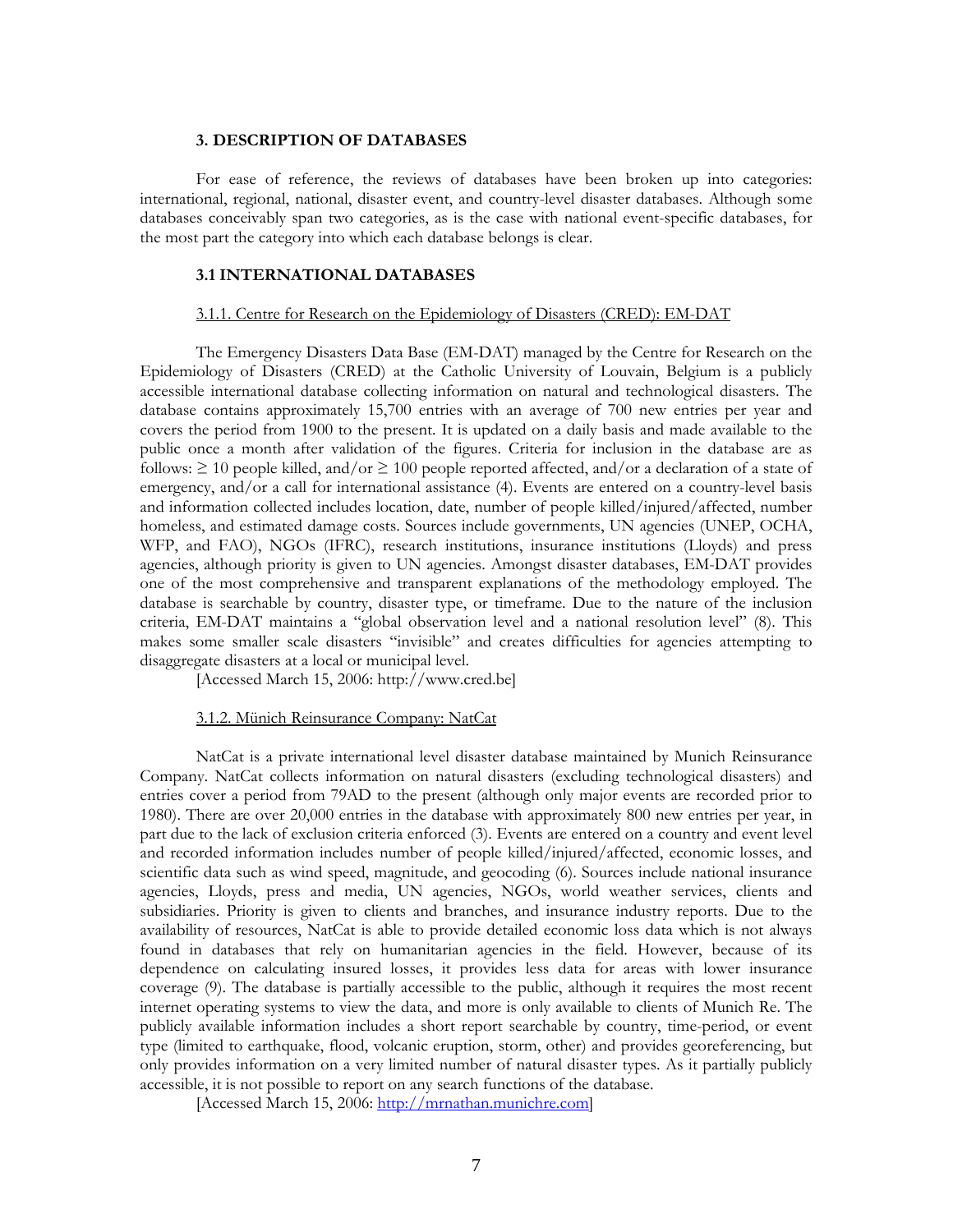# 3.1.3. Swiss Reinsurance Company: Sigma

Swiss Reinsurance Company maintains the Sigma database, a limited access global natural (excluding drought) and man-made disaster database. Events are recorded from 1970 to the present. There are approximately 7000 entries in the database with 300 new entries per year probably due to the more stringent inclusion criteria. Sigma requires at least one of the following for inclusion in the database; ≥20 deaths and/or, ≥50 injured and/or, ≥2000 homeless and/or, insured losses >US\$14 million (Marine), >US\$28 million (Aviation), >US\$35 million (all other losses), and/or total losses in excess of US\$70 million. Disasters are recorded on an event entry basis and recorded information includes dead, missing, injured, and homeless, along with detailed accounting of insured and uninsured damages. However, Sigma does not report "affected" nor does it clearly define the variables of homeless, causing an underreporting of human effects (3). Sources of information include newspapers, Lloyds, primary insurance and reinsurance periodicals, internal reports, and online databases although no primary source is suggested. Again, the lack of public accessibility to the Sigma database makes it difficult to report on the ability to search the database. However, Sigma does provide a yearly publication of "raw information" listing all disasters for the year.

[Accessed on March 15, 2006: http://www.swissre.com]

#### 3.1.4. ADRC: GLIDE

The Global Disaster Identifier Number (GLIDE) is a project initiated and maintained by the Asian Disaster Reduction Center (ADRC) in collaboration with ISDR, CRED, UNDP, IFRC, FAO, World Bank, OFDA/USAID, LA Red, and OCHA/ReliefWeb (8). A GLIDE number is generated for all disaster events with the aim being that the number is then attached to all databases documenting the same disaster thereby linking the various information sources. The GLIDE database is searchable by date, disaster type, country, and GLIDE number. Information produced by a search includes date, duration of event, location, magnitude, information source used, and a description of the event which will include human and economic loss information where available.

[Accessed March 15, 2006: http://www.glidenumber.net]

#### 3.1.5. University of Richmond: Disaster Database Project

The Disaster Database Project is an independent database created and maintained by Dr. Walter Green at the University of Richmond. International in scope and publicly accessible the database has 1552 recorded entries with the earliest dating to a volcanic eruption in Java in 2000BCE. The database dichotomizes disasters into natural disasters, conflict-based disasters, and human systems failures although definitions of the three are not readily available on the website. Inclusion of a disaster in the database is based on the following criteria: "if the disaster represents a threat to life, property, or the environment; they would have required the use of emergency procedures for the limitation and resolution of their impact; they reasonably could have caused a responsible jurisdiction, agency, or organization to invoke or declare the existence of an emergency situation or to mobilize its resources in response and; that some significant degree of community or organization impact was present.." (10) The main sources of information are government reports, newspapers, and scholarly texts. The database collects information on location (including latitude and longitude where available), date and time (including end date and duration), class and intensity of event. However, along with people missing, injured, and displaced, the database attempts to collect information on animals killed, buildings destroyed, the area covered, and the cost of the disaster. Finally, what is most interesting is the way in which the database attempts to disaggregate the disaster into phases; prodrome, development, impact, response, and recovery, giving a detailed description of the factors involved in each phase and a narrative of the event during the particular phase. The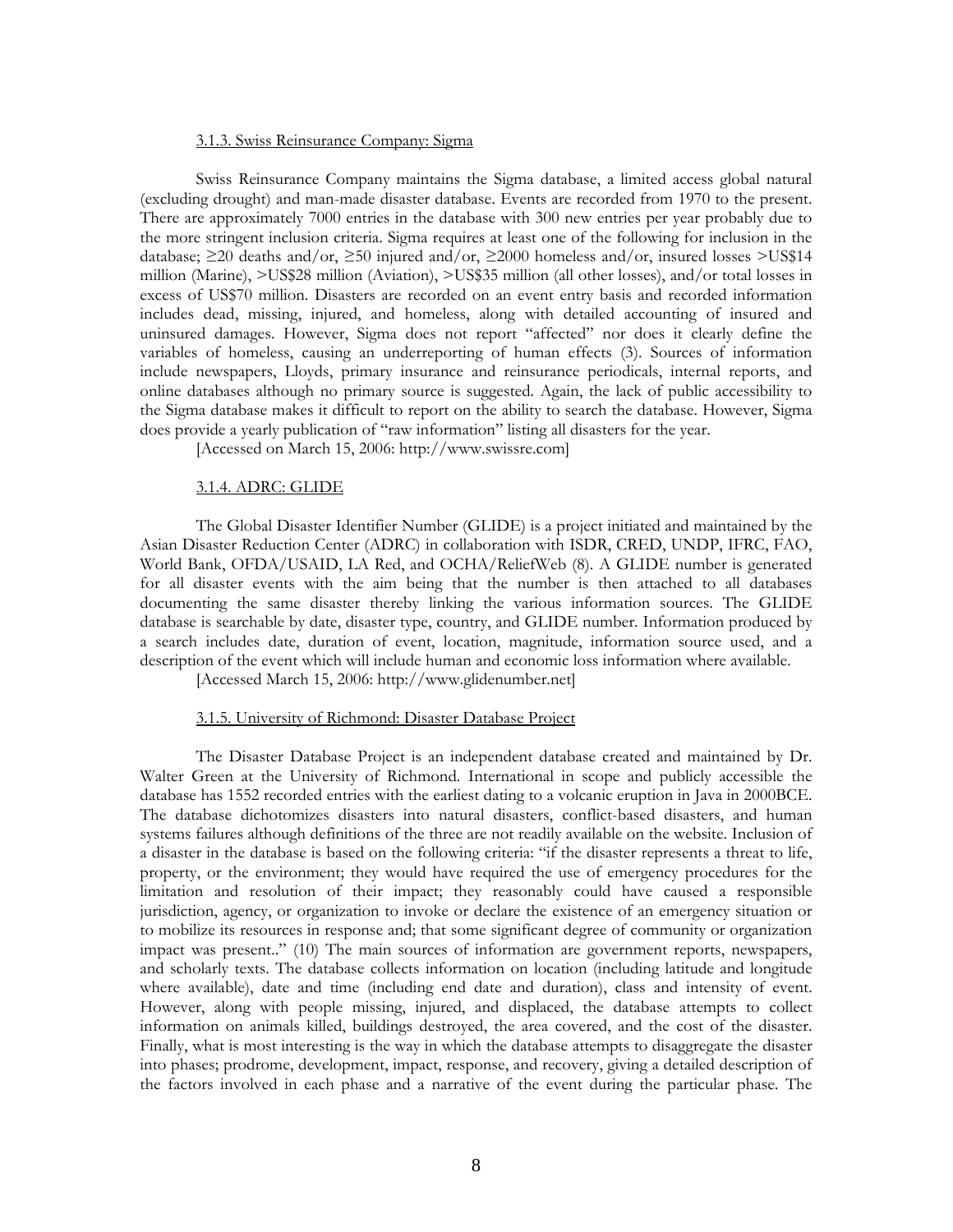database is easily searchable by type of disaster, disaster class, year, location, or maidenhead grid but it is not clear how source data is validated.

[Accessed March 15, 2006: http://learning.richmond.edu/disaster/index.cfm]

#### 3.1.6. BASICS

The British Association for Immediate Care (BASICS), a U.K. based charity, maintains a database of natural and technological disasters. The database contains approximately 7500 records dating back to the Mount Vesuvius eruption in 79AD. The database is searchable by two methods. By accessing the following URL http://www.basedn.freeserve.co.uk/ it is possible to search by type of disaster only. Information on disaster type, date, location, number of people dead/injured, and additional comments are listed although the completeness of the records varies between disasters. It is also possible to access the website via another URL on an associated webpage: http://www.basics.org.uk/data/searchPage.php. It is possible to search by date, country, and/or casualties or incident type freely entered. However, the information provided only includes the incident, the number dead, and the additional comments. There is no methodology provided to suggest sources of information or inclusion criteria and the different search options are slightly confusing.

# **3.2 REGIONAL DATABASES**

#### 3.2.1. La RED: DesInventar: Latin America and Caribbean

The Network for Social Studies on Disaster Prevention in Latin America (LA Red) began developing the DesInventar methodology in 1994. DesInventar maintains approximately 16 nationallevel natural and technological disaster databases in Latin America (see Table 1). Although the databases are accessible through downloadable software on an individual national-level, they represent through their collection via the website regional coverage of Latin America. Although it is not possible in this review to comment on each of the included databases, a short description of the sponsoring institution, date range of entries, number of entries and sources used are detailed in Table 1. The databases represent over 44,000 disaster event entries spanning over 30 years although some of the databases maintain records dating much further back. One of the main differences of the DesInventar methodology is in its definition of disasters as "a set of adverse effects caused by socialnatural and natural phenomena on human life, properties and infrastructure within a specific geographic unit during a given period of time" (11). DesInventar attempts to collect the more standard variables of number killed, injured, and estimated economic costs, but also attempts to collect less easily quantifiable variables surrounding infrastructure damage as a means of detailing the social effects of disasters. Because of the national level of data collection DesInventar is able to collect detailed information of small and medium scale disasters that are often not represented in larger scale databases, though it has been recognized that this level of resolution contributes to the exaggerated numbers of people affected (9). Though DesInventar utilizes government agencies, NGOs, and research institutes for source data, it relies heavily on news media as a priority source which remains controversial. The DesConsultar tool makes searching the variables collected easy but disaggregating the data for individual events provided in the databases continues to be a challenge.

[Accessed March 20, 2006: http://www.desinventar.org]

#### 3.3.2. Asian Disaster Reduction Center (ADRC)

The Asian Disaster Reduction Center (ADRC) maintains a database of Disaster Information for Member Countries, which provides information about natural disasters in Asia and Southeast Asia. Information is available in English and Japanese and the database is searchable by member country with entries beginning in 1998 and continuing to the present. Events are listed in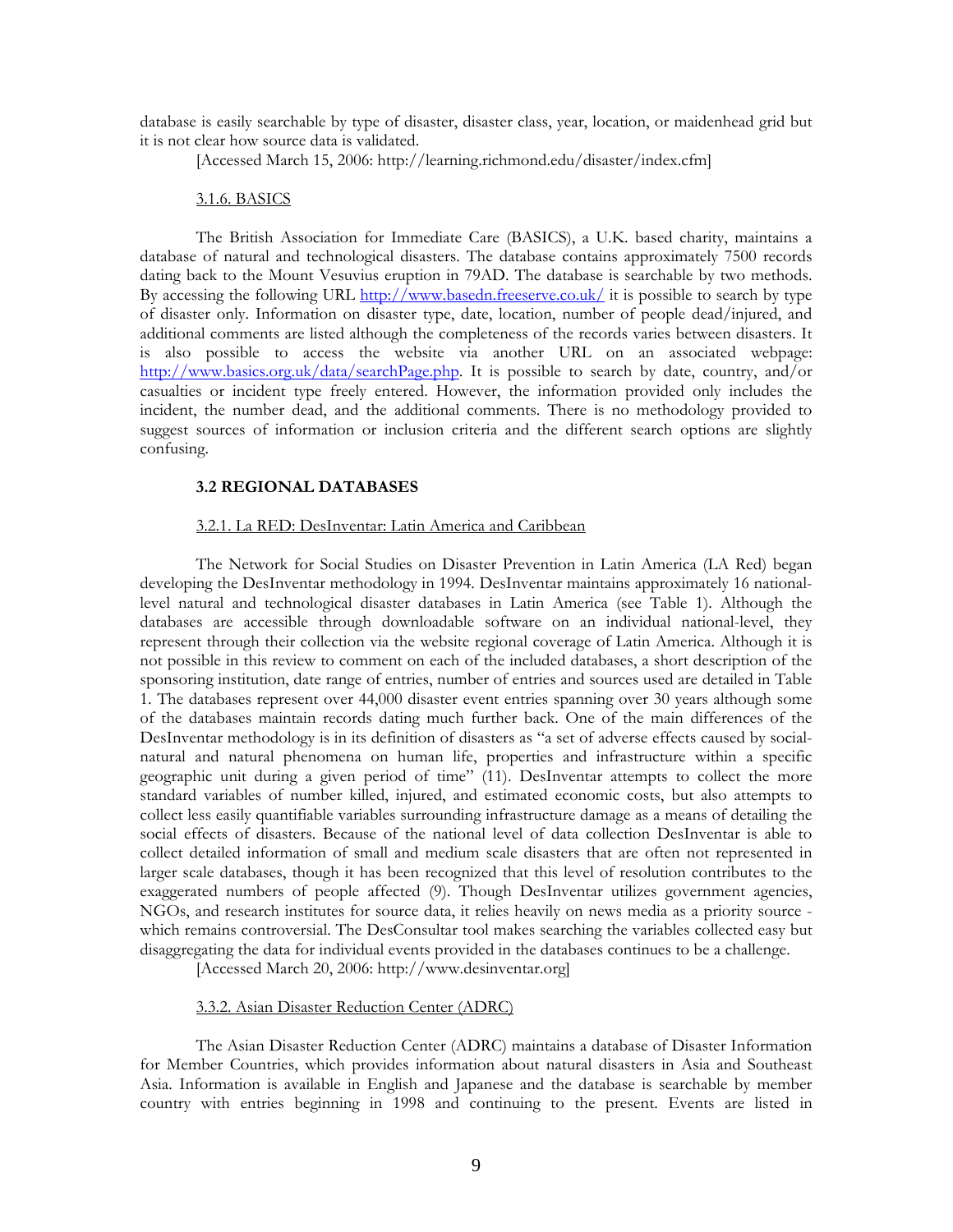chronological order and therefore easily searchable if an exact date of the event is known. It is not clear from the website what the criteria for inclusion are as there are few entries listed for each country. Disaster entries include the GLIDE number, location of event, date/duration, number dead, and injured, evacuated, and material damages as reported by contributing sources. Sources include UN agencies (OCHA), Reuters and international news agencies (AFP, BBC, CNN), and NGOs (IFRC, Catholic Relief Services).

[Accessed by March 15, 2006: http://www.adrc.or.jp/disaster\_information\_aca.php]

#### **3.3 NATIONAL DATABASES**

#### 3.3.1. Australia: Emergency Management Australia Disasters Database

The EMA Disasters Database (Emergency Management Australia), sponsored by the Australian government, is the primary resource for all national level natural and technological disasters. Available in the public domain, the database has recorded events from 1622 to the present and includes events in which any or all of the following occurred "≥ 3 or more dead, 20 injured or ill, and/or significant damage to property, infrastructure, agriculture or environment, or disruption to essential services, commerce, industry, or trauma or dislocation of the community at an estimated total cost of A\$10,000,000 or more" (12). Detailed information on the duration of the event, number of people killed, injured, affected, homeless, and evacuated along with an accounting of economic loss, including insured loss, is available. However, location is limited to area and region and few maps were available, although the database suggested that they should be there. The database is searchable by region, zone, date, or through an advanced search by disaster effect (people killed, cost range). Although there is no indication of a primary source, the database draws on information from government, the Insurance Council of Australia, emergency service agencies, research bodies, educational institutions, and press media.

[Accessed March 15, 2006: http://www.ema.gov.au/ema/emaDisasters.nsf]

#### 3.3.2. St Lucia: St. Lucia Disaster Matrix

The government of St. Lucia through NEMO (National Emergency Management Organization) has developed the St. Lucia Disaster Matrix. Presented in spreadsheet format the matrix provides information on natural and technological disasters for St. Lucia. The database lists 55 entries spanning from 1780-2004 and includes information on the date of the event, the number killed, homeless, the cost of the event, and comments. Historical records of earthquakes prior to 1990 are included in the matrix. However, after 1990 it appears that earthquakes are recorded on separate spreadsheets, which, although including geophysical information (latitude/longitude, depth), do not provide any human, or economic loss data. Information is provided by government, UNESCO/PAHO, academic institutions, and media though no priority source is suggested. It does not appear that the database has been updated since November 2004 and therefore it is unclear whether this is a continuing effort. There are no links to contact information or an explanation of the methodology available online.

[Accessed March 15, 2006: http://www.geocities.com/slunemo/disaster\_matrix/history\_index.html]

#### 3.3.3. Canada: Canadian Disaster Database

The Canadian Disaster Database (CDD) is an ongoing effort by the Office of Critical Infrastructure Protection and Emergency Preparedness (OCIPEP) to record natural, technological, and conflict-related disasters that directly affect Canadian citizens. Although mainly a national database, there are entries for international incidents in which Canadian citizens were involved. The database contains 700+ entries beginning in 1900 and going until the present day. The database is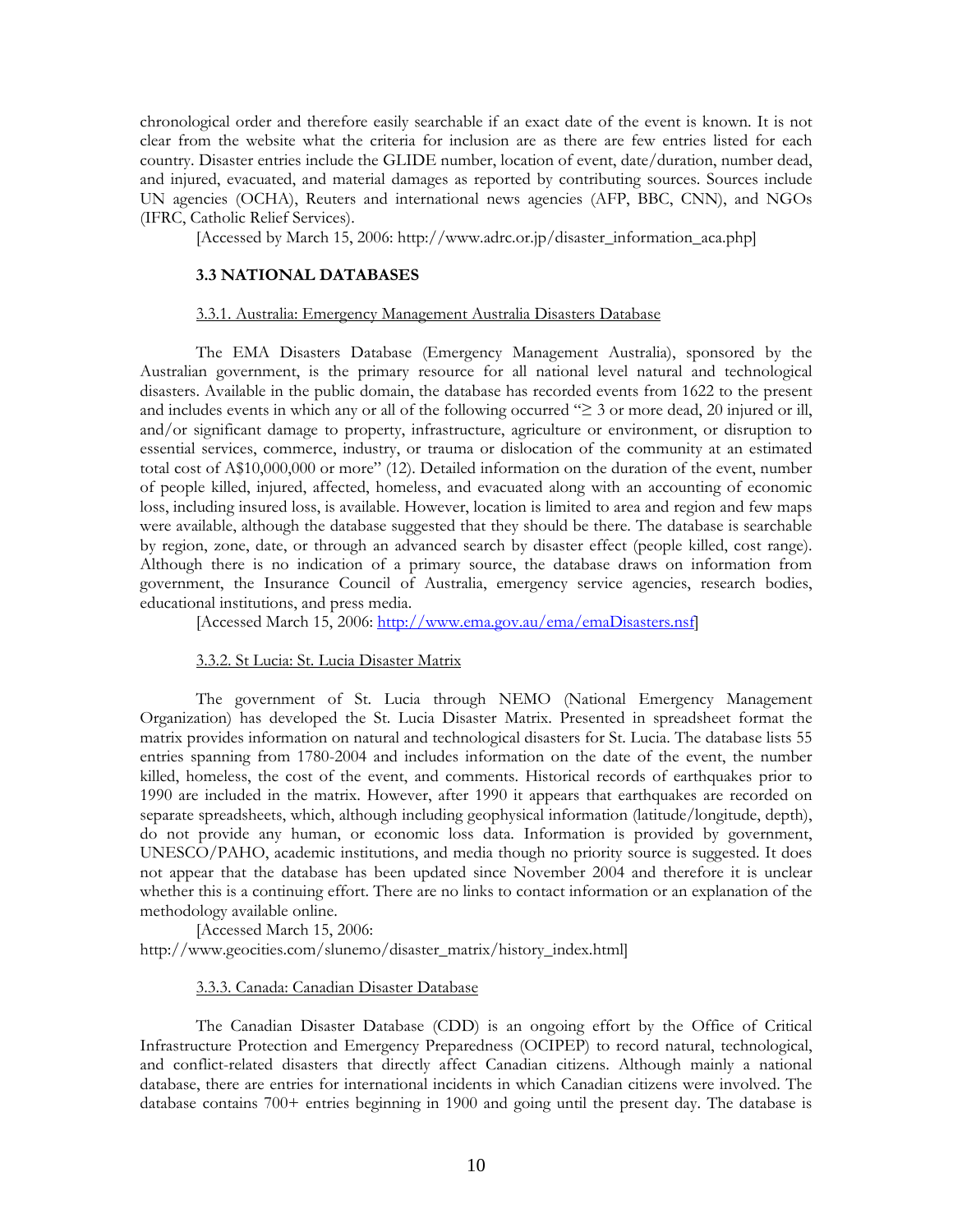searchable by location (province), disaster type, or time-frame. Information provided includes a description of the event, location, number dead, injured, evacuated, and economic losses. The database also provides references for the sources of information for loss estimates, which was helpful. Primary sources appear to be press media but information sources include government, provincial emergency management organizations, municipal government, Insurance Bureau of Canada, and NGOs along with occasional cross-referencing of EM-DAT for validation of findings. Inclusion criteria were adapted from early collaborations with the EM-DAT database and are as follows: 10 or more people killed; 100 or more people affected/injured, evacuated, or homeless; an appeal for national/international assistance; historical significance; significant damage/interruption of normal processes such that the community affected cannot recover on its own (13). A more detailed methodology was available but had to be accessed through a Google search and was not easily accessible on the website. The database is easy to navigate but might benefit from more detailed geophysical information.

[Accessed March 15, 2006: http://www.psepc-sppcc.gc.ca/res/em/cdd/search-en.asp]

# 3.3.4. United States: SHELDUS

The Spatial Hazard Event and Losses Database for the United States(SHELDUS), created and maintained by the University of South Carolina, is a publicly accessibly national-level (United States not including Puerto Rico, Guam, US territories) natural disaster database. The database has recorded over 400,000 events since 1960 disaggregated down to the county level. Although "prior 1995 only events that generated a total loss of \$50,000 in damage" were recorded, "post 1995 all events represented in the NCDC Storm Data with a specific dollar amount" are entered into the database (14). Sources of information include NCDC's Storm Data Publication, NGDC Tsunami Event Database, and the Storm Prediction Center. The database is searchable by date of event, hazard type, or state/county affected. Information provided includes the beginning date, the event type, location (including FIPS code for spatial information), and number of fatalities/injured, property damage and crop damage cost estimates. It is possible to download the search results and the search metadata results although this is presented in a very basic text file format. An email address is required every time you access the database and due to the large number of entries, the search function is sensitive to entering a date range. The database provides detailed georeferencing and provides maps of event locations that may be very useful for county-level disaster mitigation.

[Accessed March 15, 2006: http://www.sheldus.org]

#### 3.3.5. United States: United States Storm and Hazard Database

The United States Storm and Hazard Database maintained by the US National Climatic Data Center (NCDC) records national level publicly accessible natural disaster information. Records are maintained from 1950 to the present and are updated monthly. Information is gathered from NOAA Storm Data, NWS (which draws information from county/state/federal management offices, law enforcement, skywarn spotters, NWS damage assessment, press media, insurance industry and general public) (15), and Storm Prediction Center. The database is searchable by date of event, location, or event type although it is also possible to conduct a more detailed search by cost of damages, number of fatalities/injuries, and/or hail size/wind speed. Due to the enormity of the database, (there appear to be over 500,000 events entered) searching for specific events requires a certain degree of precision. Information presented in each entry includes location (detailed to the zone), date/time, and type of event, magnitude, number of deaths /injured, property damage and crop damage. Easily accessible methodological information revealing inclusion criteria would have been useful.

[Accessed March 15, 2006: http://www.gesource.ac.uk/hazards/usastorms.html]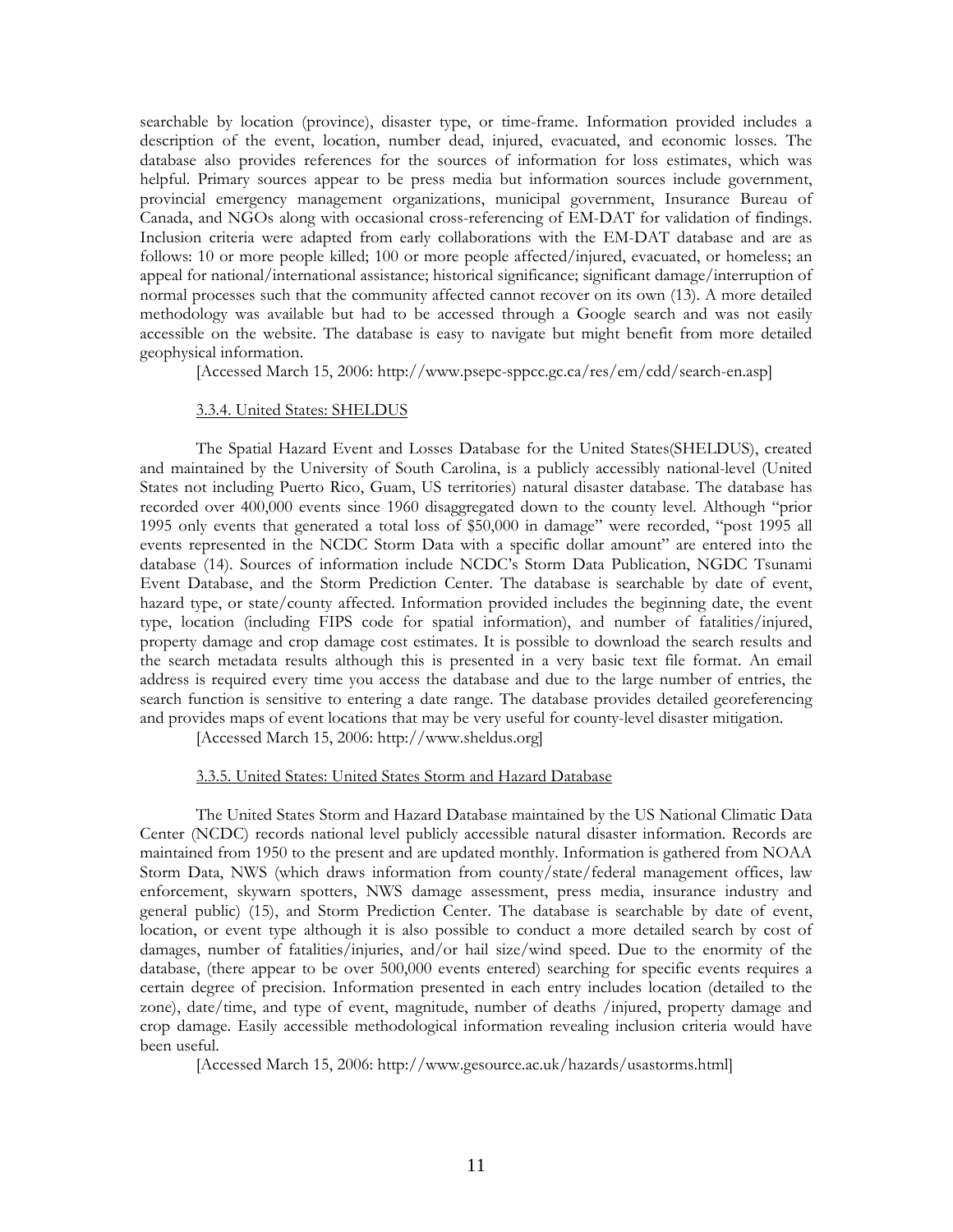#### 3.3.6. United States: National Hazard Statistics

NOAA National Weather Service through the Office of Climate, Water, and Weather Services provides a searchable database of national weather-related fatalities associated with a limited number of natural disasters. The website provides statistics on the following natural disasters: lightning, tornado, heat, cold, flood, wind, winter storm, tropical storm. Yearly summaries available from 1995-2004 for individual weather events include breakdowns of fatalities by state and by gender/age of deceased. US summaries and state summaries, available yearly from 1995-2004, include fatality information along with injured and an accounting of the cost of property damage and crop damage. Information is provided by NOAA's Storm Data report. Although the database itself is easy to use, it is limited in its scope and detail and probably would be most useful in conjunction with the NCDC website.

[Accessed March 15, 2006: http://www.nws.noaa.gov/om/hazstats.shtml]

#### 3.3.7. Philippines: NDCC Database

The National Disaster Coordinating Council (NDCC), through the Office of Civil Defense in the Philippines, began compiling data for a national disaster database in 1990. Originally intended as a means of collecting information on destructive tropical cyclones, the database now collects data on natural and technological disasters. On the national level, the Office of Civil Defense provides data, while on the local level, the agencies involved include the Offices of Social Welfare, local planning development offices, and local emergency management offices (16). The database is intended as being publicly available though at the time of this publication it was not accessible via the web - thus explaining the lack of information regarding search functions.

[Available: http://www.ndcc.gov.ph]

#### 3.3.8. Philippines: DSWD-dromic

The Department of Social Welfare and Development (DWSD) of the Government of the Philippines has developed a Disaster Response Operations Monitoring & Information Center (DROMIC). The records begin in January 2006 and cover the past three months. There is no readily available documentation to indicate history of the initiative or current methodology and there does not appear be an archive of past records. Sources of information appear to be the 15 DSWD field offices along with national seismology and geophysical services, NGOs, and media. The information provided includes date and time of event, type of event, location (down to the level of house address), affected areas and populations, casualties, injured a summary of the event and the assistance given, and a detailed cost of assistance. The website is easy to use although events are chronologically entered so only searchable by date.

[Accessed March 20, 2006: http://disaster.dswd.gov.ph/]

#### **3.4. SUB-NATIONAL DATABASES**

#### 3.4.1. South Africa: MANDISA Database

The Monitoring, Mapping, and Analysis of Disaster Incidents in South Africa (MANDISA) database is an approach undertaken by the Disaster Mitigation for Sustainable Livelihoods Program at the University of Cape Town (DiMP) to monitor disasters and assess risk in the Cape Town Metro Area. The database currently maintains records of over 19,000 georeferenced incidents from 1990- 2004, including floods, wildfires, and extreme wind events and is considered one of the most robust urban loss databases in Africa (17). The project was inspired by the DesInventar databases and aims to record "small" and "medium-sized" disasters. However, MANDISA found that relying on newspapers as a primary source of loss data was not adequate in their context as news media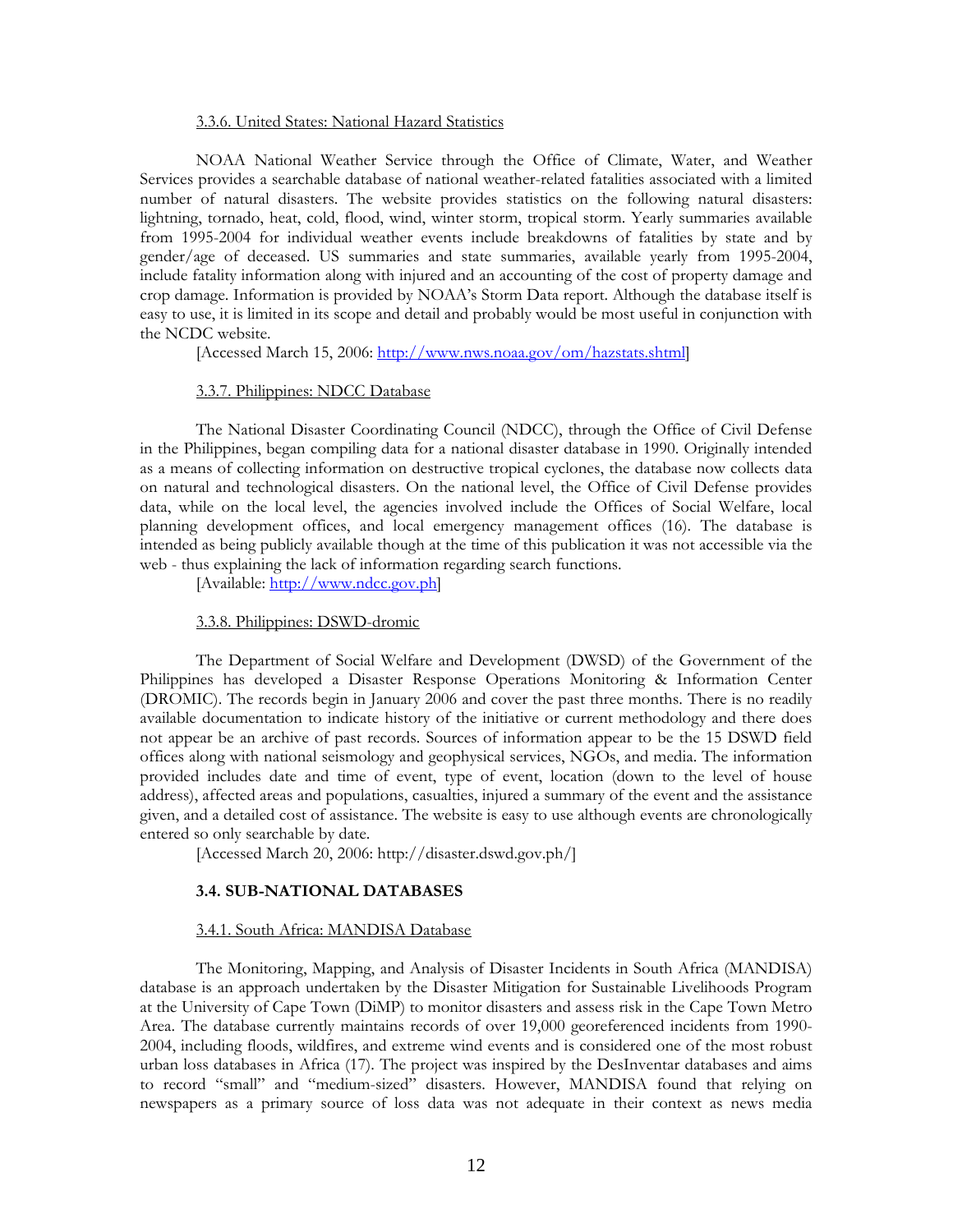routinely underreported disaster losses (17). Currently the database relies on reports from fire services, disaster management agencies, and NGOs (South African Red Cross) in the field among others (18). Variables collected include location, type of housing, severity, spatial and temporal analysis along with loss estimations (19). Unfortunately, the database is not available publicly due to the size and sensitive nature of the data.

[Accessed March 20, 2006: http://www.egs.uct.ac.za/dimp]

#### 3.4.2. UNDP/NSET: Nepal

The National Society for Earthquake Technology (NSET), an NGO in Nepal, has developed a disaster database in collaboration with UNDP and based on the DesInventar methodology for disaster collection. The project was initiated in 2003 and contains 12436 records of natural disasters from 1970-2004. NSET will, in the next month, be updating the records to include entries up to 2006 (20). Information is obtained from media sources as well as field records from NSET.

[Accessed March 20, 2006: http://undp.desinventar.net/DesInventar/index.jsp]

#### 3.4.3 UNDP: Sri Lanka

In 2003 UNDP began developing a Sri Lankan disaster database that has since been split into two databases. The first reports natural disasters (6015 reports) and the second focuses on technological disasters (accidents etc). Data is presented for events dating from 1974-2005 and is in the process of being updated to 2006. The database was initially built from news media sources for the smaller scale disasters and official reports for the larger scale disasters. However, the database has been widely accepted by the Disaster Management Agency of Sri Lanka and the information presented is now being validated by official agencies against their own data.

[Accessed March 20, 2006: http://undp.desinventar.net/DesInventar/index.jsp]

#### 3.4.4. UNDP: Orissa

Technically a sub-national database, the initiative by UNDP to create and maintain a database in the northern state of Orissa in India could be seen as capturing natural disasters within a region. Modeled after the DesInventar databases using the DesConsultar tool, UNDP began in 2002 collecting historical records of disaster events dating from 1970 – 2001. Much like DesInventar databases, news media and government sources are used to provide source material and verify events. There are currently 9212 events recorded although no date of last update is provided to indicate whether this is accurate. Designing the search query is relatively easy, though accessing the query is not as straight forward. One review of the database noticed that due to the unequal coverage of the entire state of Orissa by the media, relying on news media for source information may lead to disproportionate event recording (18).

[Accessed March 20, 2006: http://undp.desinventar.net/DesInventar/index.jsp]

#### 3.4.5. University of Gainesville: DesInventar Florida

The University of Florida at Gainesville, as part of the ENSO Disaster Risk Management Project in Latin America, has created the DesInventar Florida 1 and DesInventar Florida 2 databases (see Table 1). The first database provides information on natural disasters including drought, flood, hurricane, and tornado, while the second database maintains information specifically on forest fires and sinkholes. The databases maintain over 9000 records dating from 1970-2005 and are funded in part by the Department of Community Affairs. Currently, the DesInventar Florida databases are not publicly available. The University of Florida is anticipating submitting the reports from the datasets in the next 2 weeks and making the databases available soon thereafter (19).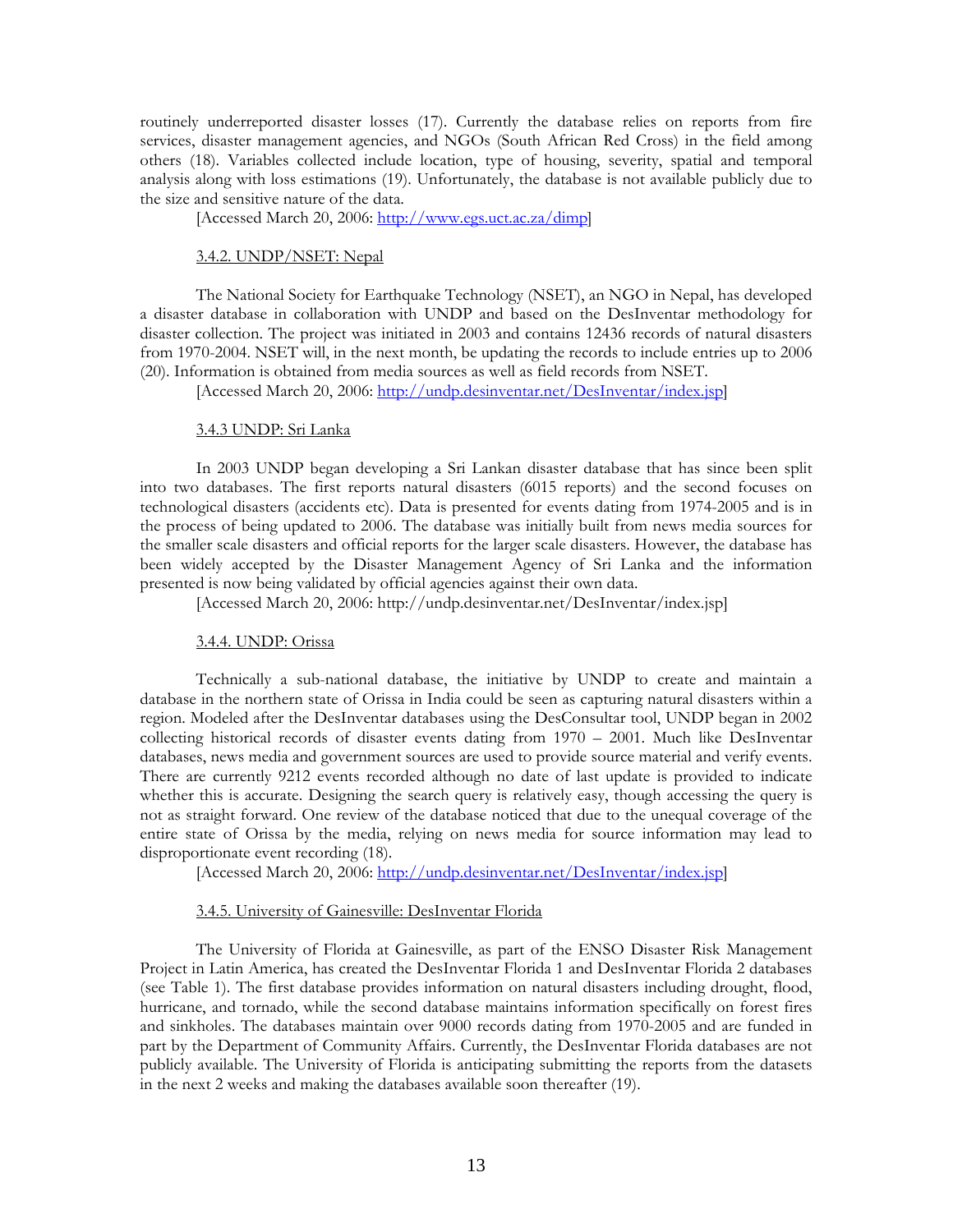#### **3.5 DISASTER EVENTS DATABASES**

#### 3.5.1. Earthquake: USGS database

The United States Geological Survey (USGS) through the Earthquakes Hazard Program provides a publicly accessible database of international earthquake activity. The primary data source is the USGS National Earthquake Information Center with contributions from the World Data Center and news releases. Historical earthquakes are searchable by date (the earliest record is the 1692 earthquake in Jamaica), magnitude, or location (with map), and include anecdotal evidence of the event where available. The database is also searchable by "significant" earthquakes listed as earthquakes "with magnitude 6.5 or greater or ones that caused fatalities, injuries, or substantial damage" ( http://earthquake.usgs.gov/eqcenter/eqarchives/significant/)**.** Records date from 1977 to the present and include detailed geophysical referencing with latitude, longitude, depth, effect distances, detailed maps, and event summaries with news releases of damages and fatalities. Earthquakes occurring within the last 8-30 days are included regardless of magnitude and include the same detailed geophysical information as the more "significant" earthquakes. The strengths of the database are in the detail of the geophysical description and the clarity with which the information is presented. Accessing the "significant" earthquakes requires entering the URL directly into the browser and does not appear to be navigable through the website. Top 10 lists for earthquake variables in the US and worldwide are available but limited and the ability to create a query might be useful.

[Accessed March 15, 2006: http://earthquake.usgs.gov]

#### 3.5.2. Technological Disasters: UNEP/APELL

The United Nations Environmental Program (UNEP) provides a publicly accessible international technological disasters database prepared by APELL (Awareness and Preparation for Emergencies on a Local Level). Data are presented on 316 chemical events occurring between the years of 1970-1998 and include information on the origin of the accident, date/year, location, products involved, and the number of people dead/injured/evacuated. Inclusion criteria include any or all of the following;  $\geq 25$  deaths,  $\geq 125$  injured or more,  $\geq 10,000$  evacuated or  $\geq 10,000$  people deprived of water. The database is searchable by any of the variables listed above, making information easy to access, though information provided is rudimentary and no economic loss information is recorded. Sources of information include OECD, MHIDAS, BARPI, Sigma, press media, and industry to name a few but no indications as to primary source are given making the origin and the validity of the information presented questionable.

[Accessed March 15, 2006: http://www.unepie.org/pc/apell/disasters/lists/disastercat.html]

#### 3.5.3. Floods: DFO database

The Dartmouth Flood Observatory (DFO) maintains a "Global Active Archive of Large Flood Events" documenting flood events from 1985 to the present with events added immediately as they occur. Publicly accessible, the database provides summary tables by year of all flood events and includes information on location, rivers involved, beginning and end date where possible and duration, number of people killed/displaced, the cost and cause of damages, and detailed information about the area affected and magnitude of the flood. Government, academic institutions, news media provide information, along with satellite-based sources. It is possible to download Excel tables of the yearly summary information along with related flood imagery. Satellite-based flood images are not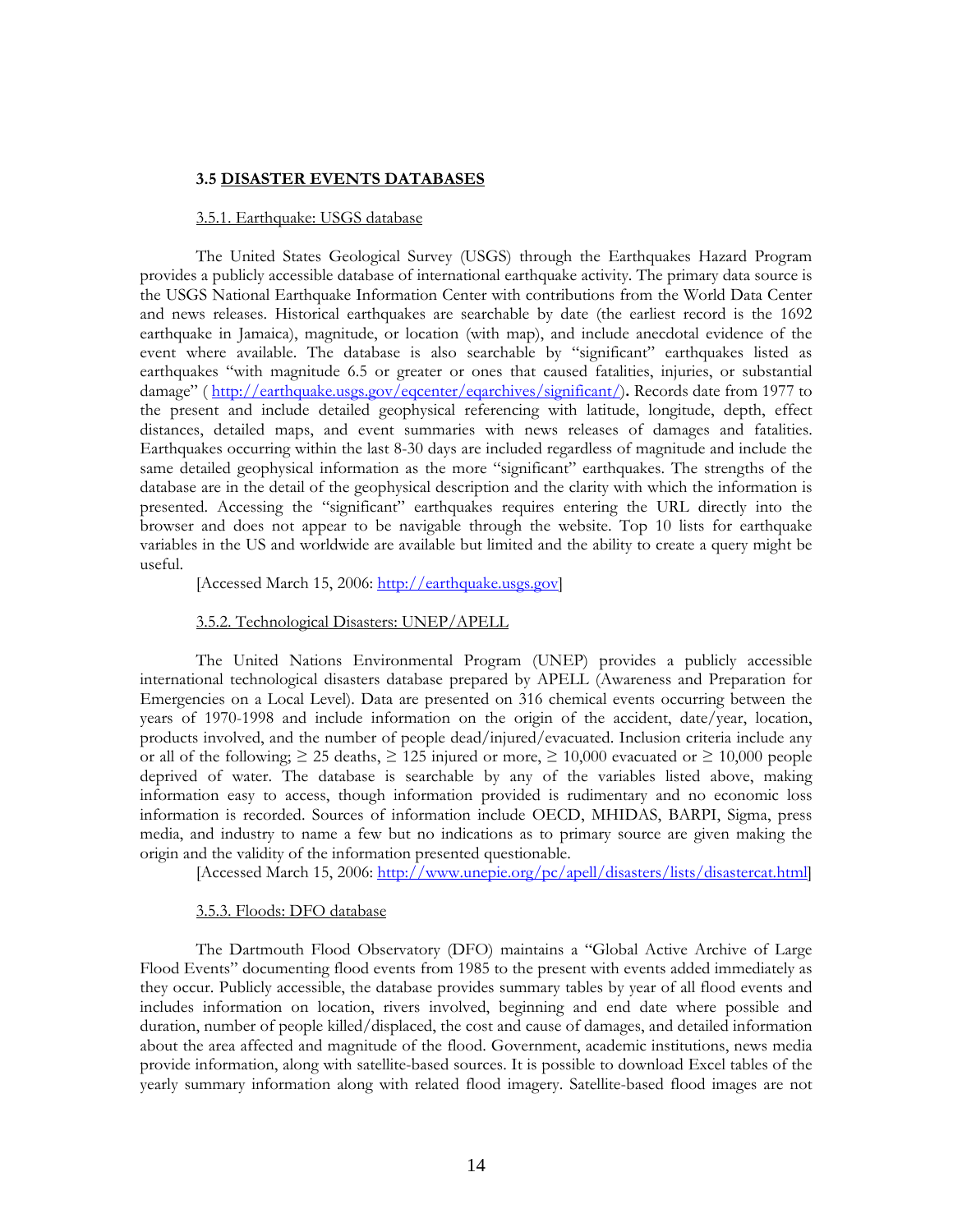provided for many of the individual events but are very detailed where available. It is not possible to search by event or region affected limiting the power of the search.

[Accessed March 15, 2006: http://www.dartmouth.edu/~floods/Archives/index.html]

#### 3.5.4 Flood: Hydrological Information Center

The United States National Weather Service (NWS) provides a summary report on the number of flood fatalities and estimates of the economic costs of flood damage (total damages including insured and uninsured damages along with adjustments for inflation). Damage estimates cover a period from 1903 to 1999. Total fatalities per year are recorded from 1903 to 2002 with a break down of deaths per month from 1998 to 2002. The summary statistics are not searchable by event and give no indication to the number of events the statistics cover or their location.

[Accessed March 20, 2006: http://www.nws.noaa.gov/oh/hic/flood\_stats/index.html]

#### 3.5.5. Tsunami: NGDC

The National Geophysical Data Center (NGDC) maintains the publicly accessible global Tsunami Event Database. The database contains over 2400 records of tsunami events dating from 2000BC to present day. Information relating to methodology is not easily accessible via the website, making source data and inclusion criteria difficult to ascertain. The database is searchable by region, country, state, or date of incident, but also on more sensitive parameters such as longitude and latitude and tsunami effects in human loss and economic effects. Information provided through the search includes date and time of incident, location including geophysical referencing, tsunami parameters (maximum water height etc), and tsunami effects including human fatalities and damages in US dollars. Although the website suggests that there are links to damage photos, they were not readily accessible.

[Accessed March 15, 2006: http://www.ngdc.noaa.gov/seg/hazard/tsu\_db.shtml]

#### 3.5.6. Industrial Accident: MARS

The Major Accident Reporting System (MARS) is a joint venture by the Member States of the European Union and the OECD, submitted to the European Commission Joint Research Centre in Ispra. The database maintains records of over 600 major industrial accidents from 1980 to the present. Information is entered in a "short form" when the initial incident takes place and then a "full report" is provided once the investigation of the accident is complete. The short form is searchable either through a descriptive drop-down query or by entering a free-text description. Although there are over 200 searchable headings, the categories of variables include: date of incident, type of industry, accident type, substance type, immediate source of accident, suspected causes, immediate effects (dead, injured, ecological harm, material loss), emergency measures taken, and lessons learned. Location of accident is noticeably absent from the search. Although the database aims to be open access it is acknowledged that some information may be protected due to issues such as confidentiality and public security.

[Accessed March 20, 2006: http://mahbsrv.jrc.it/mars/Default.html]

#### 3.5.7. Industrial Accident: MHIDAS

The Major Hazard Incident Data Service (MHIDAS) is a publicly available fee-based international database reporting on disasters involving hazardous materials. The service is maintained by AEA Technology, plc on behalf of the UK Health and Safety Executive. The database focuses on hazardous material accidents in the UK and the US, but offers worldwide coverage and includes detailed records of incidents in the past twenty years and significant events prior to that. Information collected includes the hazardous material involved, number of deaths/injuries/evacuations, and a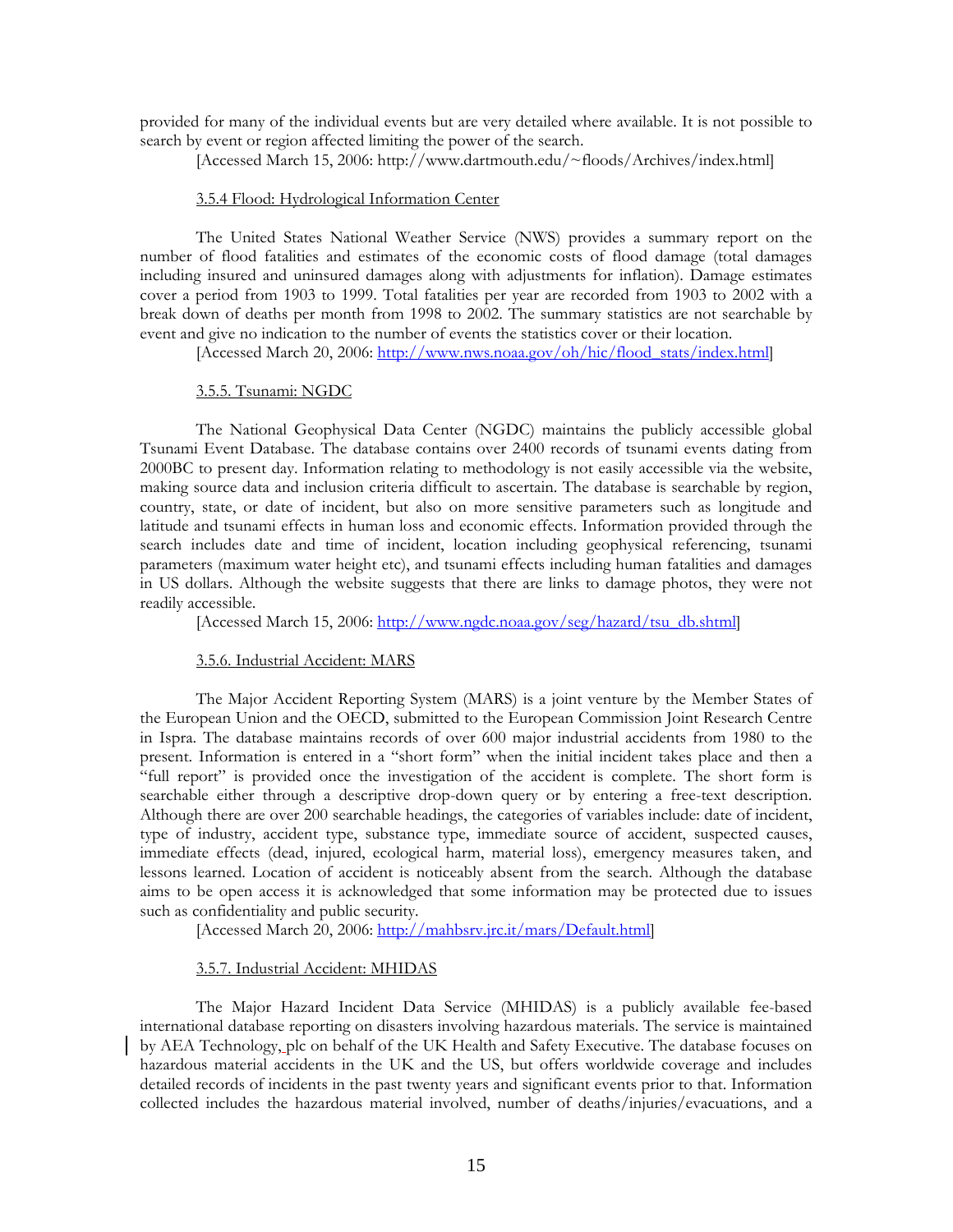summary of events. Although MHIDAS generates a quarterly report and maintains an information retrieval service, due to the fee-based nature of the operation it is not possible to comment on the presentation or completeness of information available.

[Accessed March 20, 2006: http://www.hse.gov.uk/infoserv/mhidas.htm]

#### **3.6 COUNTRY-LEVEL EVENT DATABASES**

#### 3.6.1. Hurricane Mitch

COPECO (Comision Permanente de Contingencias) in Honduras and DCN (Defensa Civil de Nicaragua) maintain independent event-specific disaster databases detailing the effects of Hurricane Mitch in 1998 through DesInventar. Both databases were initiated in 1998 and were last updated in December of that same year. There are 147 and 294 events listed in Nicaragua and Honduras respectively. No information was readily available to suggest sources of information.

[Accessed March 20, 2006: http://www.desinventar.org/en/download/paso2.html]

#### 3.6.2 El Salvador and Peru Earthquakes

UNDP in Peru and COEN (National Emergency Commission) in Ecuador maintain databases related to independent earthquakes in the area in 2001. There are 176 and 306 entries in the Peru and El Salvador databases respectively. Sources of information for the database in El Salvador include government and news media although sources used in Peru are less clear.

[Accessed March 20, 2006: http://www.desinventar.org/en/download/paso2.html]

#### 3.6.3 Indian Ocean Tsunami

DesInventar maintains three separate national level disaster databases related to the Indian Ocean tsunami of 2004. UNDP in Indonesia, in collaboration with the Ministry of Planning in the Maldives and the Division Secretariats in Sri Lanka, has created three databases detailing disaster effects spanning the period of 2004-2005 related to the tsunami. All three databases rely on government sources and official records for information, not media sources, but vary in completeness with 27, 205, and 497 entries in Indonesia, the Maldives, and Sri Lanka respectively. The advantage to the level of detail offered by DesInventar is that in the case of the Maldives it becomes easier to see the relative impact of the tsunami on an individual island level.

[Accessed March 20, 2006: http://undp.desinventar.net/DesInventar/index.jsp]

#### **4. CONCLUSIONS**

The databases profiled above represent only a fraction of the enormous effort that has taken place to better document the effects of natural and technological disasters. In highlighting the strengths and weaknesses the goal has not been to undermine the work of the individual databases but to draw our attention to the problems that still exist and the areas in which our management of disaster information could improve. Previous comparative analyses (3,8) have recognized the following issues:

• Fundamental differences in the definitions of disaster events and effects continue to be problematic. A lack of standardization of the terminology used continues to complicate comparisons of data.

All of the databases continue to struggle with the issues of how to classify disaster types and sub-types and of reporting primary and secondary disasters. Without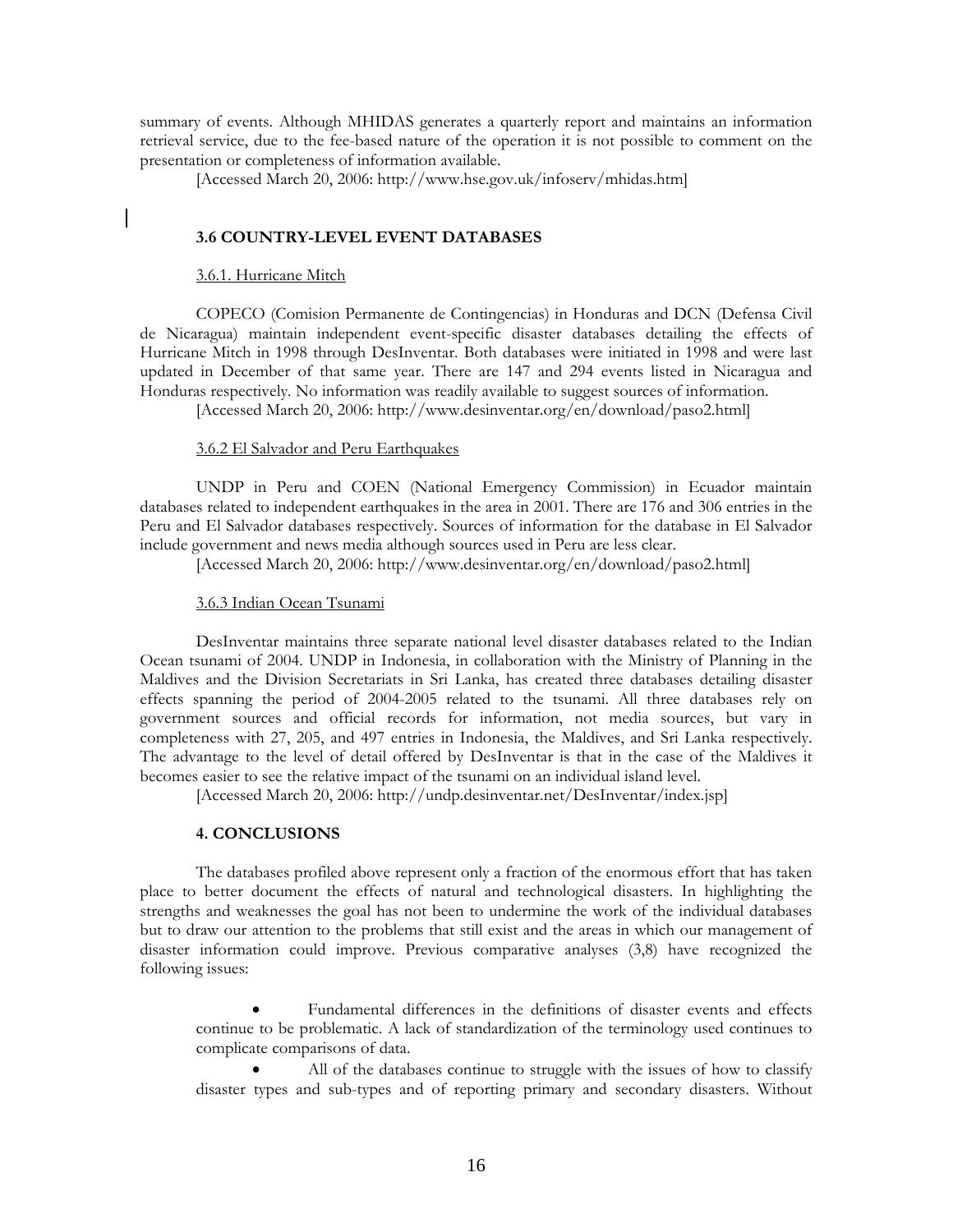standardized terminology databases will continue to face a decreased precision in reporting the impacts associated with a disaster.

• Georeferencing has allowed for more accurate recording of the location of disaster events but questions still remain on how to locate larger-scale disasters that cross borders as is the case with floods. While data resolution (by smallest administrative boundary) offers a detailed perspective not usually available, disaggregating the effects of a disaster becomes difficult and may lead to overestimation of impact. Setting boundaries for disasters again is important if we wish to analyze the impact of similar events.

Issues of the level of resolution of a database are compounded by the difficulty of reporting the date of occurrence of a particular event. Events are recorded by some databases as falling within a range while others report a specific date, such as when a call for international assistance is made, which makes verifying same events difficult.

The lack of available detailed methodological information that is publicly available raises issues of the transparency of databases but also makes comparability difficult because of the ambiguity of important variables such as definitions, sources used, and inclusion criteria.

The availability of sources varies across the board. Whereas particularly developing country databases must rely on one source of information due to the lack of resources in the country, many developed countries struggle with trying to integrate and validate an overabundance of data sources.

The issues raised above are not new but represent the areas in which we should be focusing our attention. They offer guidance for discussions that will arise in the course of the workshop and remind us of the challenges that this area of research continues to face.

#### **5. REFERENCES**

1. "Disasters increase by 18 percent in 2005, but death rates drop". CRED-UN/ISDR. 2006/02; 30 January 2006.

2. *Hyogo Framework for Action 2005-2015: Building the Resilience of Nations and Communities to Disasters.* Extract from the final report of the World Conference on Disaster Reduction; 2005 January 18-22; Kobe, Japan.

3. Guha-Sapir, D., Below, R. (WHO Centre for Research on the Epidemiology of Disasters). *The Quality and Accuracy of Disaster Data: A Comparative Analysis of Three Global Data Sets*. The ProVention Consortium, The Disaster Management Facility, The World Bank; 2002 October. [Available: http://www.proventionconsortium.org/publications.htm]

4. EM-DAT: The OFDA/CRED International Disaster Database - www.em-dat.net – Université Catholique de Louvain - Brussels – Belgium.

5. DesInventar [homepage on the internet]. Colombia: Observatorio Seismologico del SurOccidente;c2003. [Available: http://www.desinventar.org/en/index.html]

6. Münchner Rückversicherungs-Gesellschaft. NatCat *Service*® A guide to the Munich Re database for natural catastrophes. Germany: 2003. [Available from: http://www.munichre.com/publications/302-03901\_en.pdf?rdm=17651.]

7. Personal communication with Maxx Dilley, UNDP; February 2006.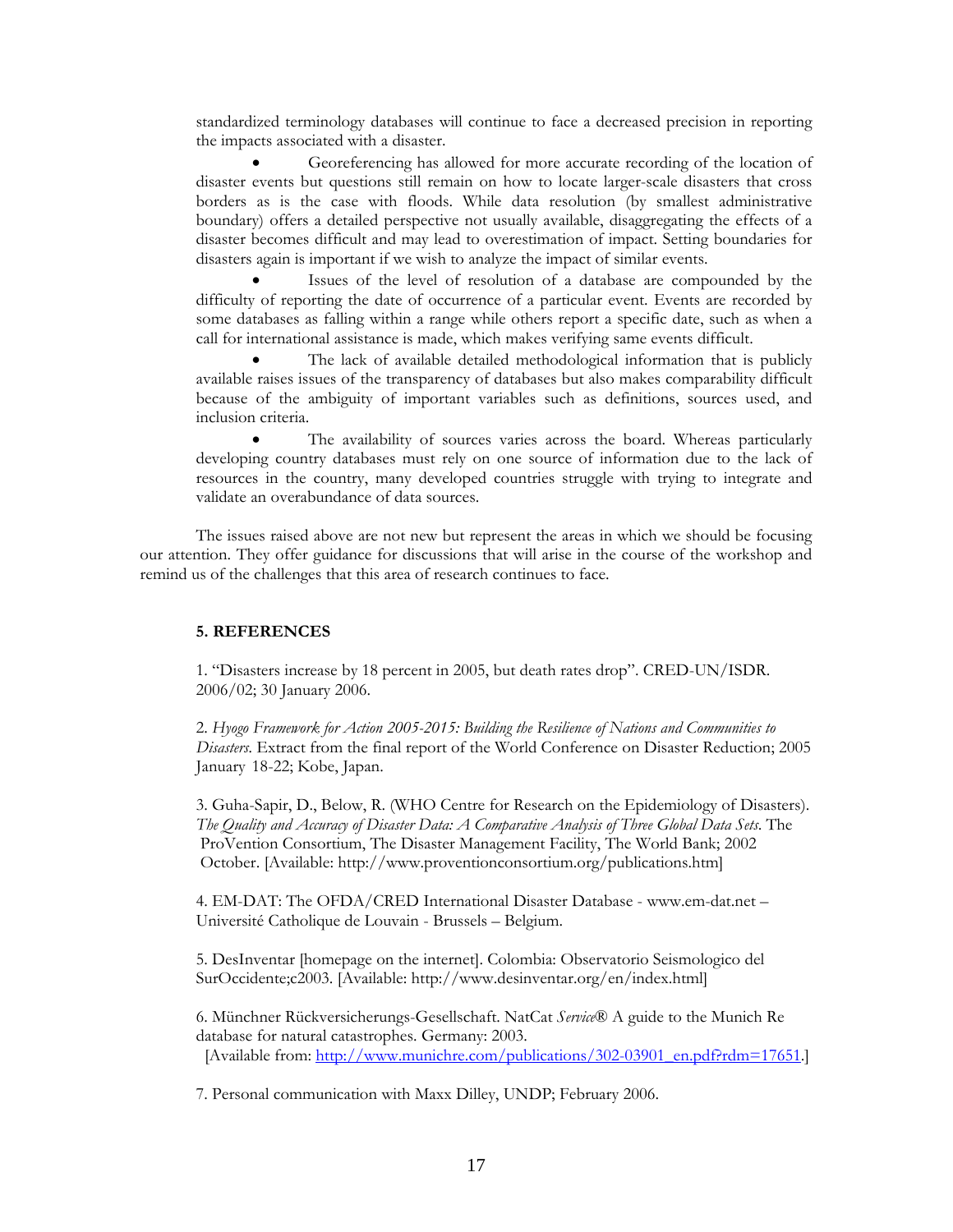8. Velasquez, A., Rosales, C., Ramirez, F. *Comparative Analysis of Disaster Databases*. Final Report. Submitted to Working Group 3: Risk, Vulnerability and Impact Assessment; 2002 November 30.

9. IFRC (2005). *Chapter 8. Disaster Data: building a foundation for disaster risk reduction*. World Disasters Report, 2005.

8. *Living with Risk: A Global Review of Disaster Reduction Initiatives*. UN-ISDR; 2004 Version Volume 1. Geneva and New York: 2004.

10. The Disaster Database Project [database on the internet]. Richmond (VA): University of Richmond, c2002-2006. [Available from: http://learning.richmond.edu/disaster/index.cfm]

11. Serje, J. DesInventar Methodology. OSSO- LA RED, 2003, July 30.

12. EMA Disasters Database [database on the internet]. Victoria (Australia): Australian Government, c2005. [Available from: http://www.ema.gov.au/agd/ema/emaDisasters.nsf]

13. Bellisario, L. The *Canadian Disaster Database: An Introduction*. Ottawa (Canada): Office of Critical Infrastructure Protection and Emergency Preparedness; 2002. Catalogue No.: D82- 74/2002E-IN. ISBN: 0-662-33042-0. Sponsored by the Minister of Public Works and Government Services.

14. Hazards Research Lab (2006). *The Spatial Hazard Events and Losses Database for the United States, Version 4.1* [Online Database]. Columbia, SC: University of South Carolina. [Available from: http://www.sheldus.org]

15. Storm Data FAQ Page Reference. National Weather Service. [Accessed March 10, 2006: www.ncdc.noaa.gov/oa/climate/sd/sdfaq/html]

16. Communique from Melchor Rosales, Administrator and Executive Office of NDCC to Salvano Briceno (UN-ISDR), September 2003.

17. Personal communication with Dr. Ailsa Holloway, University of Cape Town – Department of Environmental & Geographical Sciences Department; March 20, 2006.

18. *A Global Report. Reducing Disaster Risk: A Challenge for Development*. New York (NY): Bureau for Crisis Prevention and Recovery, United Nations Development Programme; 2004; pg. 60. [Accessed March 20, 2006:

http://www.undp.org/bcpr/disred/documents/publications/rdr/english/rdr\_english.pdf]

19. Presentation of Helen MacGregor. Assessing *Urban Risk in the Context of Cape Town Informal Settlements*. For "Strategies for Disaster RISK REDUCTION in Urban Areas in South Africa" an International Workshop Supported by UNDP/ISDR and ProVention and hosted by Urban INSAKA in collaboration with the International Institute for Environment and Development (IIED); Lusaka, May 5-7, 2004.

19. Personal communication with Julio Serge, UNDP, March 24, 2006.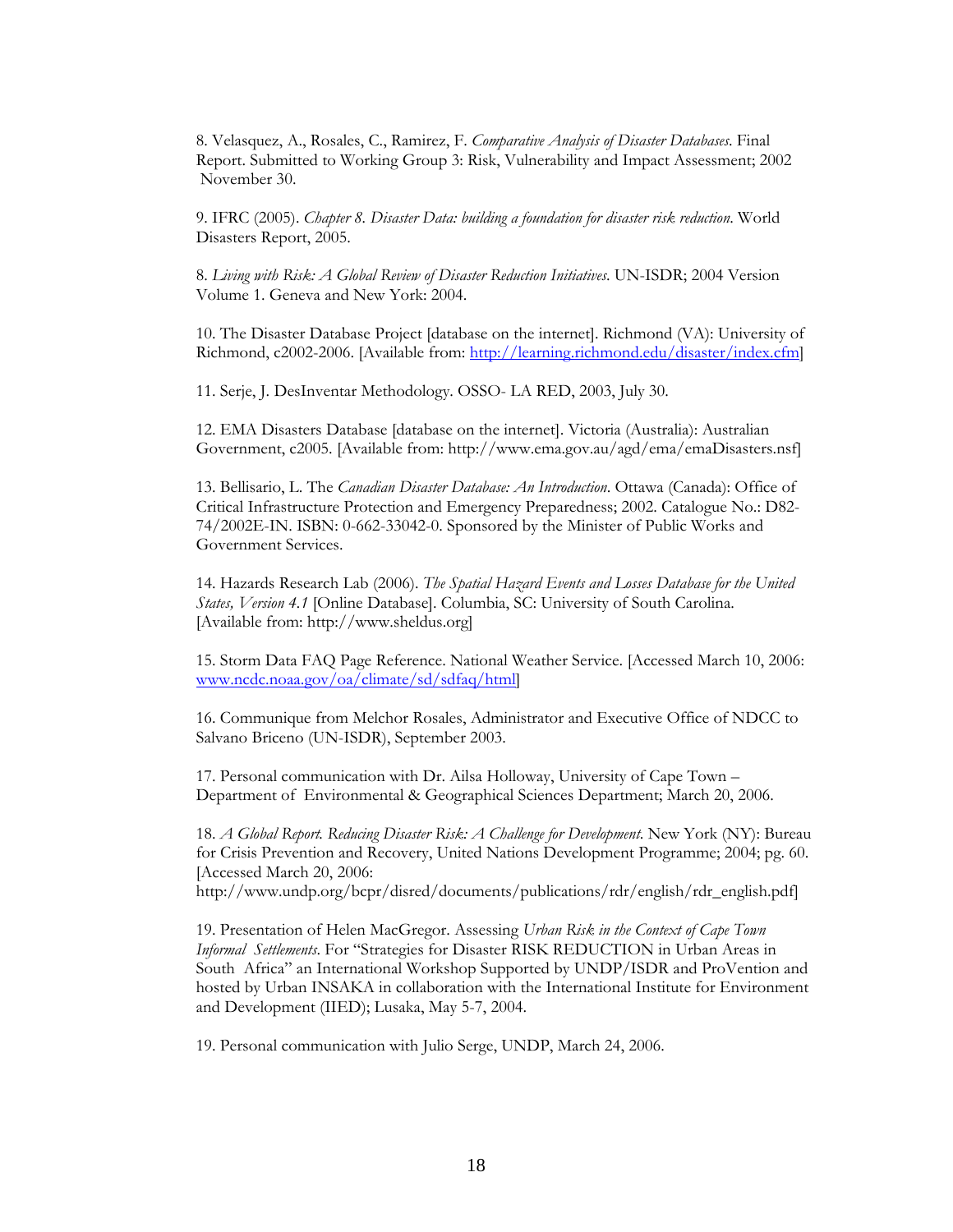# **TABLE 1 Summary table of DesInventar National and Sub-national Databases**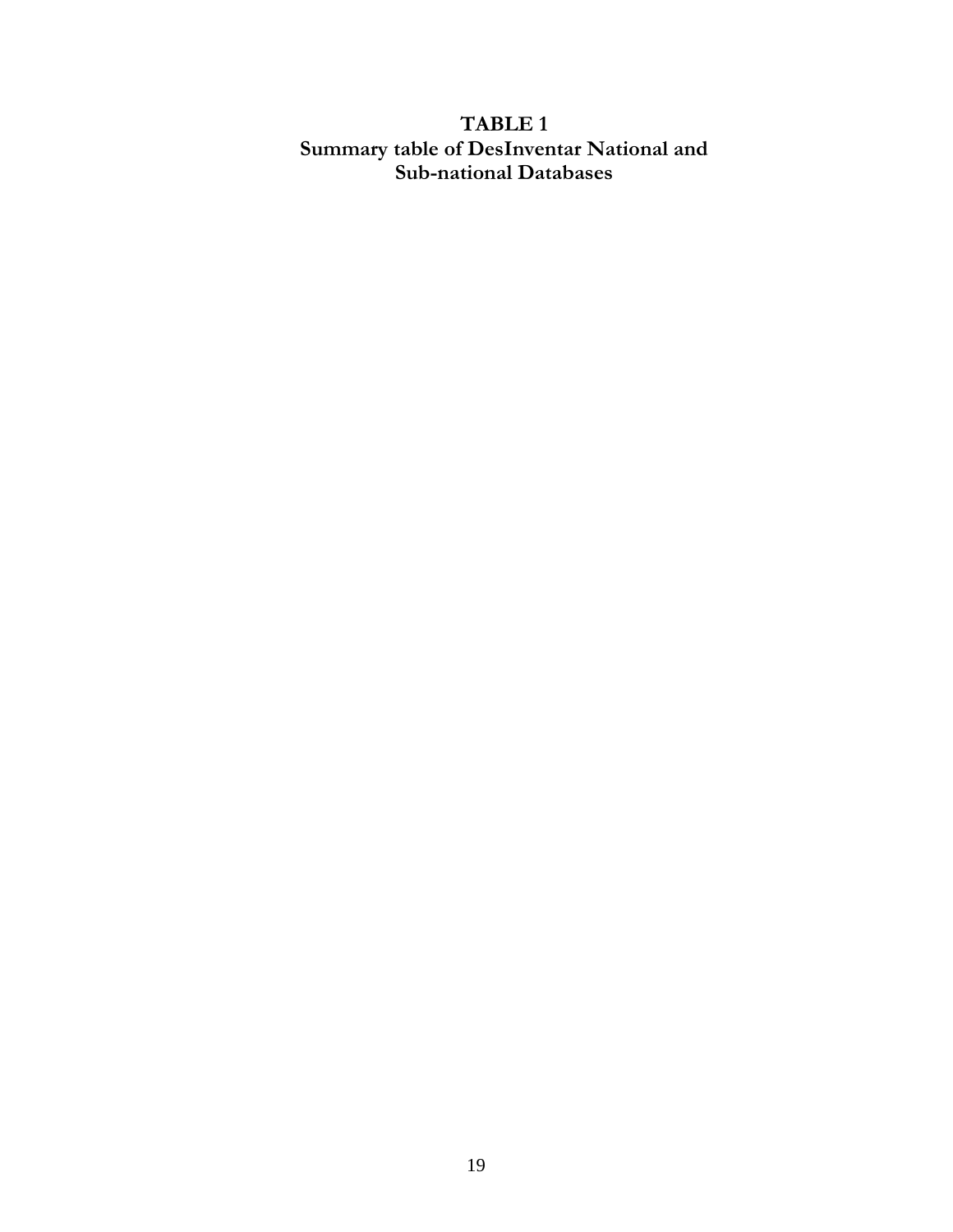| Database           | <b>Sponsor</b>                     | Type       | Date           | Period  | Updated    | Number of | <b>Sources</b>      |  |
|--------------------|------------------------------------|------------|----------------|---------|------------|-----------|---------------------|--|
|                    |                                    |            | <b>Started</b> | Covered |            | Entries   |                     |  |
| Argentina          | Centro de Estudios Sociales y      | <b>NGO</b> | 1996           | 1970-   | 9/30/2005  | 15466     | News media*         |  |
|                    | Ambientales (CENTRO)               |            |                | 2004    |            |           |                     |  |
| Bolivia            | Servicio Nacional de Defensa Civil | Govt       | 1998           |         |            | $400+$    |                     |  |
| Colombia/          | Universidad EAFIT - Department     |            |                | 1864-   |            |           | Government and news |  |
| Antioquia          | of Geology                         | University |                | 1999    |            | 1701      | media               |  |
|                    | Universidad EAFIT - Department     |            |                | 1920-   |            |           | Government and news |  |
|                    | of Geology                         | University |                | 2002    |            | 9351      | media               |  |
| Colombia/Risaralda | Universidad EAFIT - Department     |            |                | 1900-   |            |           | Government and news |  |
|                    | of Geology                         | Govt       |                | 2003    |            | 8287      | media               |  |
| Colombia/Popayán   | Corporación Autónoma Regional      |            |                | 1990-   |            |           | Government and news |  |
|                    | de Risaralda - CARDER              | University |                | 2003    |            | 1736      | media               |  |
| Chile              | National University of Chile       | University |                | 1970-   | 8/28/2003  | 11337     | News media*         |  |
|                    | Department of Agrarial Sciences    |            |                | 2000    |            |           |                     |  |
| Colombia           | Universidad del Valle -            | University |                | 1914-   | 9/15/2003  | 16555     | Government and news |  |
|                    | Observatorio Sismologico del       |            |                | 2002    |            |           | media*              |  |
|                    | SurOccidente (OSSO)                |            |                |         |            |           |                     |  |
| Costa Rica         | FLACSO - Latin American Social     | University | 1996           | 1968-   | 11/17/2003 | 5568      | Government and news |  |
|                    | Sciences Faculty                   |            |                | 2002    |            |           | media*              |  |
| Ecuador            | Technological University of        | University | 1996           | 1970-   | 4/29/2004  | 2458      | Government and news |  |
|                    | Quito/Escuela Politecnica          |            |                | 2002    |            |           | media*              |  |
|                    | Nacional (EPN)                     |            |                |         |            |           |                     |  |
| El Salvador        | OPAMSS - Oficina de Planeacion     | Govt       |                | 1980-   | 2/1/1999   | 648       | Government and news |  |
|                    | del Area Metropolitana de San      |            |                | 1988    |            |           | media               |  |
|                    | Salvador - Planning Office of San  |            |                |         |            |           |                     |  |
|                    | Salvadors Metropolitan Area        |            |                |         |            |           |                     |  |
| Florida            | University of Florida Gainsville   | University | 2003           | 1970-   |            | 9428      | Government, media,  |  |
|                    |                                    |            |                | 2005    |            |           | Academic            |  |
| Guatemala          | CONRED-Coordinadora Nacional       | Govt       | 1997           | 1990-   | 12/31/2000 | 1491      | Government and news |  |
|                    | para la Reduccion de Desastres     |            |                | 1999    |            |           | media*              |  |
|                    | <b>Naturales</b>                   |            |                |         |            |           |                     |  |
|                    | FLACSO - Latin American Social     | University |                | 1998-   | 12/31/2000 | 2418      | News media*         |  |
|                    | Sciences Faculty - Sede Academica  |            |                | 2000    |            |           |                     |  |
|                    | Guatemala                          |            |                |         |            |           |                     |  |
| Guvana             | UNDP/Civil Defense                 | NGO/Govt   |                | 1972-   |            | 137       | News media          |  |

Table 1. Summary table of DesInventar National and Sub-national Databases.